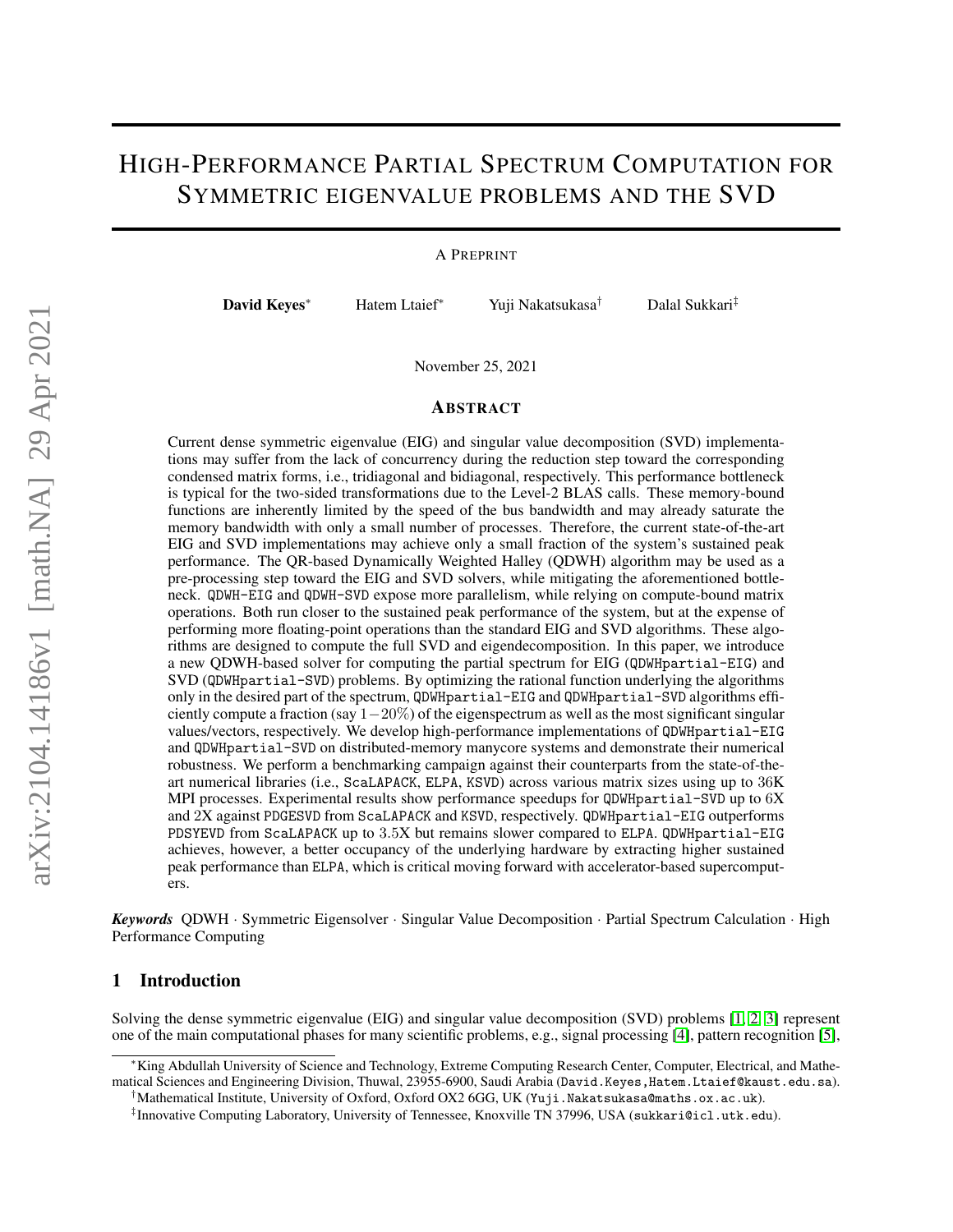statistics [\[6\]](#page-14-5), quantum chemistry [\[7\]](#page-14-6), quantum physics [\[8\]](#page-15-0), and quantum mechanics [\[9\]](#page-15-1). There are actually many applications for which there is interest in extracting only a partial eigenspectrum from EIG, e.g., in density function theory for electronic structure calculations [\[10\]](#page-15-2). Similarly, there are several numerical algorithms that may only require the most significant singular values with their associated singular vectors from SVD, e.g., determining the pseudo-inverse of a matrix [\[11\]](#page-15-3) or performing low-rank matrix approximations [\[12,](#page-15-4) [13,](#page-15-5) [14\]](#page-15-6).

The current state-of-the-art numerical libraries LAPACK [\[15\]](#page-15-7) and ScaLAPACK [\[16\]](#page-15-8) for shared-memory and distributedmemory systems, respectively, provide EIG and SVD implementations. They first reduce the original dense matrix into condensed tridiagonal and bidiagonal forms, before computing the eigenspectrum and the singular values/vectors, respectively. Although this initial reduction phase occupies a small part of the floating-point operations (flops), it may still account for up to half of the overall time taken by the EIG and SVD solvers. This is due to its memorybound execution during the expensive panel factorization based on Level-2 BLAS, which requires accessing the entire unreduced trailing submatrix. The memory bandwidth may quickly become saturated and adding more computational resources may actually slow down further the execution. Two-stage matrix reductions [\[17,](#page-15-9) [18\]](#page-15-10) for EIG and SVD have become popular, as they allow to cast some of the Level-2 BLAS operations into compute-bound Level-3 BLAS.

In many applications, one is interested only in a subset of the spectrum; usually the extremal (largest/smallest) eigenpairs and the dominant singular triplets. However, the traditional one/two-stage reduction-based approaches still require to transform the whole matrix into tridiagonal or bidiagonal form, so the overall runtime is comparable to that of a full decomposition.

In this paper, we design and implement algorithms that remove these aforementioned limitations in order to compute the partial spectrum for the EIG and SVD solvers. Based on the polar decomposition, these new high performance EIG and SVD algorithms rely on the QR-based Dynamically Weighted Halley (QDWH) method to compute a partial spectrum. As initially introduced in [\[19\]](#page-15-11), QDWH is an expensive approach with a much higher number of flops when used toward computing the full spectrum for EIG and SVD solvers [\[20\]](#page-15-12). But ultimately, it turns out to be a competitive approach for SVD, while remaining an interesting alternative for EIG [\[21,](#page-15-13) [22,](#page-15-14) [23\]](#page-15-15). The main idea consists in compensating for these extra flops with the higher level of concurrency and the compute-bound nature achieved by the QDWH numerical kernels. We then leverage existing QDWH-based SVD and EIG algorithms to compute the partial spectrum for the EIG (QDWHpartial-EIG) and SVD (QDWHpartial-SVD). Our new QDWHpartial-EIG and QDWHpartial-SVD algorithms permit to redirect the computational power toward only the operations necessary for the computation of the spectrum of interest. This inherent flexibility of QDWH makes it even more competitive against the existing implementations for extracting the partial spectrum for the EIG.

We deploy both QDWHpartial-EIG and QDWHpartial-SVD implementations on a large distributed-memory system and ensure the original numerical robustness of QDWH-based full EIG and SVD is maintained, for various matrix types. We then assess their individual performance and compare them against their respective counterparts from the state-of-the-art numerical libraries (i.e., ScaLAPACK [\[16\]](#page-15-8), ELPA [\[24\]](#page-15-16), and KSVD [\[23\]](#page-15-15)). Experimental results show performance speedups for QDWHpartial-SVD up to 6X and 2X against PDGESVD from ScaLAPACK and KSVD, respectively. QDWHpartial-EIG outperforms PDSYEVD from ScaLAPACK up to 2.5X while being within reach compared to ELPA. Moreover, QDWHpartial-EIG is capable to extract a higher sustained peak performance from the underlying hardware. This is critical when looking at hardware architecture trends, where accelerator-based systems generously provisioned with flops will constitute most of recently announced exascale supercomputers.

The remainder of the paper is organized as follows. Section [2](#page-1-0) describes related work for state-of-the-art EIG and SVD solvers. Section [3](#page-2-0) reviews the background of the QDWH approach for the polar decomposition and its application to EIG and SVD solvers. Section [4](#page-3-0) introduces the new QDWHpartial-EIG and QDWHpartial-SVD algorithms for computing only the partial spectrum. Section [5](#page-8-0) describes the implementation details and Section [6](#page-9-0) estimates the algorithmic operation counts. Section [7](#page-9-1) highlights the numerical robustness of both QDWHpartial-EIG and QDWHpartial-SVD algorithms. Section [8](#page-11-0) assesses the achieved performance results and we conclude in Section [9.](#page-12-0)

# <span id="page-1-0"></span>2 Related work

When computing the *full* spectrum for symmetric (or Hermitian for complex matrices) eigenvalue and SVD solvers, the state-of-the-art approaches can be split into two categories. The one-stage approaches, as implemented in LAPACK [\[15\]](#page-15-7) and ScaLAPACK [\[16\]](#page-15-8), reduce the dense matrix into a condensed form using a single phase of orthogonal transformations, before extracting the spectrum of interest. To further promote Level-3 BLAS operations during this single stage, two-stage approaches [\[17,](#page-15-9) [18\]](#page-15-10) have emerged as an efficient algorithmic alternative in better extracting the hardware performance. Although they come at the price of extra floating-point operations (flops), their high performance implementations have contributed in their wide adaption in the software ecosystem within the PLASMA [\[25,](#page-15-17) [26,](#page-15-18) [27,](#page-16-0) [28,](#page-16-1) [29,](#page-16-2) [30\]](#page-16-3)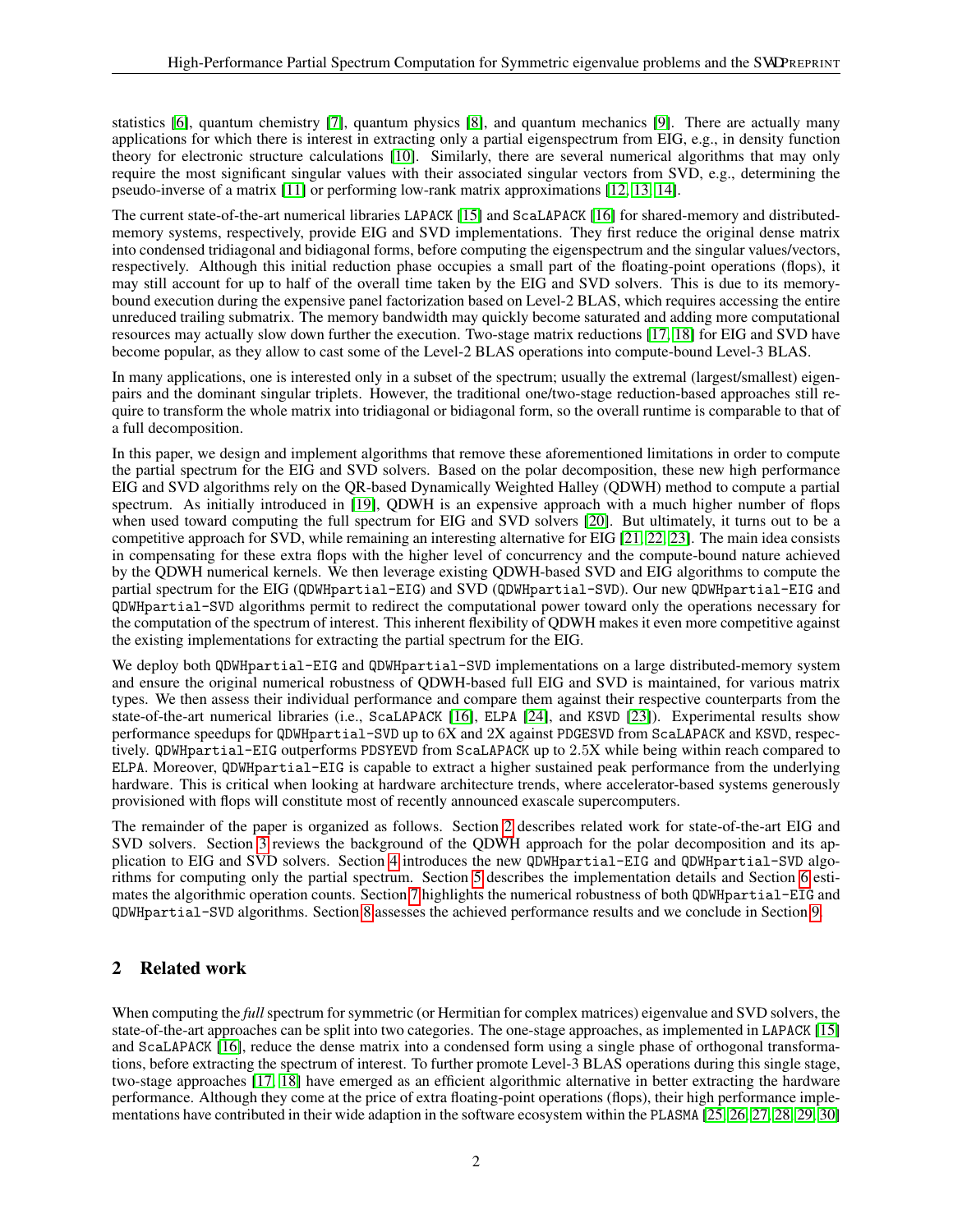and MAGMA [\[31\]](#page-16-4) libraries on shared-memory systems (possibly equipped with GPUs) for eigenvalue and SVD solvers or the ELPA [\[24\]](#page-15-16) and EigenExa [\[32\]](#page-16-5) libraries for only eigenvalue solvers on distributed-memory systems.

When it comes to calculating the *partial* spectrum for eigenvalue and SVD solvers, the one and two-stage approaches are inefficient as described above. A more recent work [\[33\]](#page-16-6) shows how to partially compute the SVD out of the bidiagonal form using an associated tridiagonal eigenproblem. But yet again, the condensed form remains the ultimate starting point and one of the most expensive computational operations.

Completely different classes of algorithms for computing a small part of the spectrum have been developed, most prominently the Lanczos algorithm (more generally Krylov subspace methods) and the more recent randomized algorithms [\[34\]](#page-16-7). While these can be very powerful, they come with certain drawbacks in the situation that we consider.

Krylov methods are usually suitable only when a very small fraction of the spectrum (usually  $O(1)$  eigenvalues or singular values) is required, and sometimes fails to provide full accuracy. In this work we consider the case where a nonnegligible portion of the spectrum (say  $1 - 20\%$ ) is desired.

Randomized algorithms can be an extremely effective means of finding an approximate SVD, and are rapidly gaining popularity. However, they usually come with poorer accuracy guarantees, giving outputs that are suboptimal by an  $O(1)$  factor; see [\[34,](#page-16-7) §10], [\[35,](#page-16-8) §3] (these guarantees are still remarkable—especially when the spectrum decays rapidly—and enough in many applications [\[12\]](#page-15-4)).

In this paper, we propose to revisit and modify the QDWH-EIG/SVD algorithms [\[19,](#page-15-11) [20\]](#page-15-12) in order to provide support for determining only a partial spectrum for the eigenvalue and SVD solvers. We aim to compute the eigen/singular values and vectors essentially to full working precision. These algorithms and their high performance implementations [\[22,](#page-15-14) [21,](#page-15-13) [23,](#page-15-15) [36\]](#page-16-9) do not require a reduction to tridiagonal or bidiagonal forms. They iteratively compute the polar decomposition—based on conventional, compute-bound, and highly-parallel dense linear algebra operations as a preprocessing step toward the eigenvalue and SVD solvers. By altering the core algorithmic feature of QDWH-EIG/SVD, the new QDWHpartial-EIG/SVD approach transforms directly the original dense matrix to a much smaller one, with a size roughly of the spectrum of interest. Since the transformation occurs at the beginning of the QDWHpartial-EIG/SVD procedure, the power of computational resources is tailored solely to operations that are intimately related to the eigenspace of interest.

# <span id="page-2-0"></span>3 QDWH-based polar decomposition and its application to full symmetric eigenvalue and SVD solvers

The Polar Decomposition (PD)  $A = U_p H \in \mathbb{C}^{m \times n}$ , where  $U_p \in \mathbb{C}^{m \times n}$  is the *unitary polar factor* with  $U_p^* U_p = I_n$ and  $H$  is Hermitian positive semidefinite, exists for any matrix. It is an important matrix decomposition for various applications, including inertial navigation [\[37\]](#page-16-10), chemistry [\[38\]](#page-16-11), and computation of block reflectors in numerical linear algebra [\[39\]](#page-16-12). It can be used as a first computational phase toward computing the EIG/SVD [\[20\]](#page-15-12) in the context of the QR-based Dynamically Weighted Halley (QDWH) method.

### 3.1 The QDWH-Based PD Algorithm

The dynamically weighted Halley iteration to find the PD can be summarized as follows:

<span id="page-2-1"></span>
$$
X_0 = A/\alpha,
$$
  
\n
$$
X_{k+1} = X_k (a_k I + b_k X_k^* X_k)(I + c_k X_k^* X_k)^{-1}.
$$
\n(1)

The scalars  $(a_k, b_k, c_k)$  are chosen dynamically to speed up the convergence [\[19\]](#page-15-11). More specifically, they are chosen so that the rational function  $r_k(x) = x(a_k + b_k x^2)/(1 + c_k x^2)$  is the scaled *Zolotarev* function of type (3, 2), the best rational approximation to the sign function on  $[-1, -\ell_k] \cup [\ell_k, 1]$ . Here  $\ell_0 = 1/\kappa_2(A)$  (or its estimate) and follows the updating formula  $\ell_k = r_k(\ell_{k-1})$ . The singular values of  $X_k$  are  $\Sigma_k = r_k(\cdots r_2(r_1(\Sigma)))$ , and lie in  $[\ell_k, 1]$ . Remarkably, the composition of the rational functions  $r_k(\cdots r_2(r_1(\Sigma)))$  is again a Zolotarev function, of much higher type  $(3^k, 3^k - 1)$ . Together with the exponential convergence of Zolotarev functions, QDWH converges in at most *six* iterations to obtain  $X_k \to U_p$  (and  $\ell_k \to 1$ ) in double precision for matrices with  $\kappa_2(A) \le 10^{15}$ .

Based on the fact [\[40,](#page-16-13) p. 219] that  $cX(I + c^2X^*X)^{-1} = Q_1Q_2^*$ , where  $\begin{bmatrix} cX \\ I \end{bmatrix}$ I  $\Big] = \Big[ \begin{matrix} Q_1 \\ 0 \end{matrix} \Big]$  $\overline{Q_2}$  $R$  is the QR decomposition, with  $X, Q \in \mathbb{R}^{m \times n}$  and  $Q_2, R \in \mathbb{R}^{n \times n}$ , the Equation [\(1\)](#page-2-1) can be replaced with the following inverse-free and stable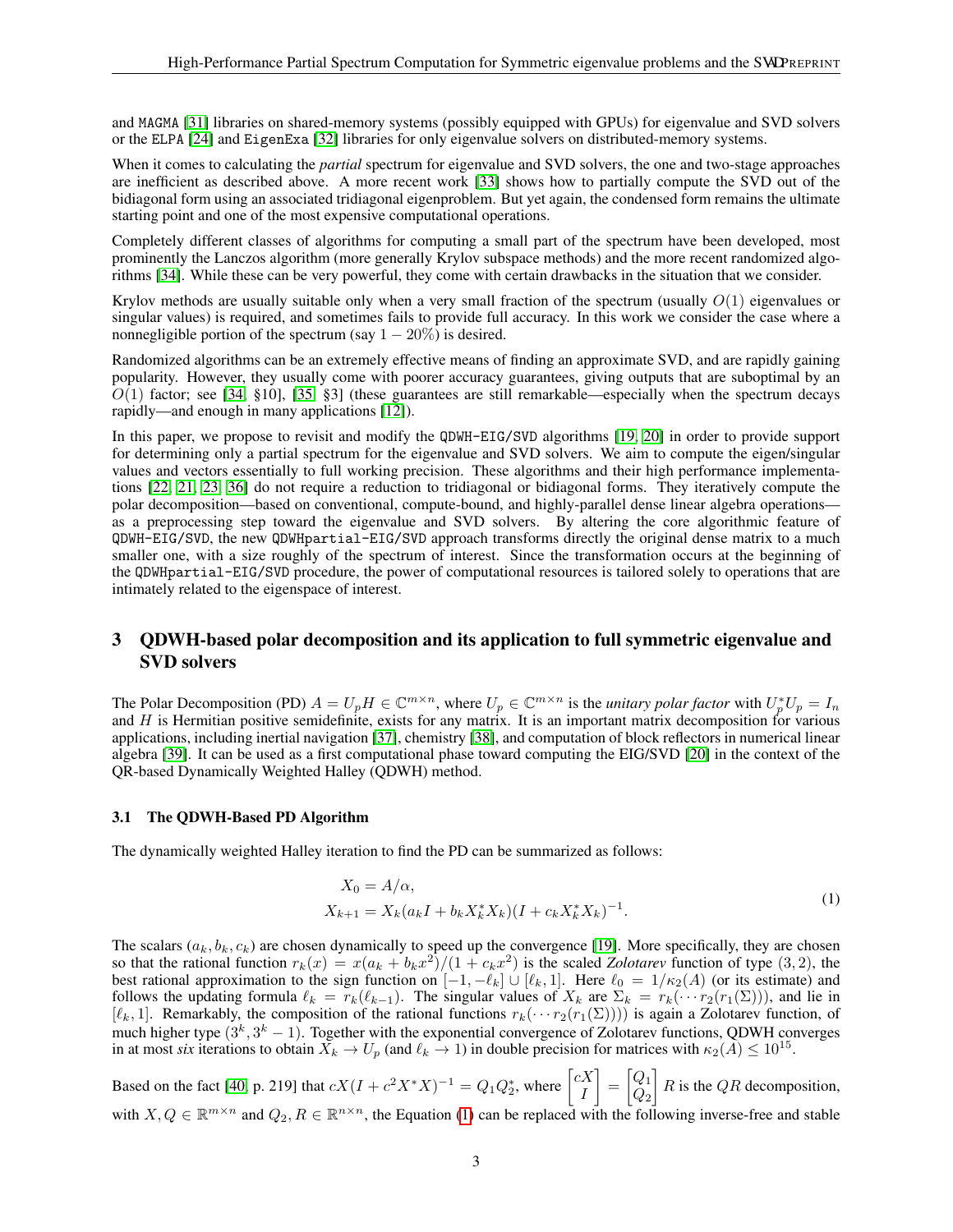QR-based implementation [\[20\]](#page-15-12):

<span id="page-3-1"></span>
$$
\begin{bmatrix}\n\sqrt{c_k}X_k \\
I\n\end{bmatrix} = \begin{bmatrix} Q_1 \\ Q_2 \end{bmatrix} R,
$$
\n
$$
X_{k+1} = \frac{b_k}{c_k}X_k + \frac{1}{\sqrt{c_k}} \left( a_k - \frac{b_k}{c_k} \right) Q_1 Q_2^*.
$$
\n(2)

This represents the QR-based Dynamically Weighted Halley (QDWH) algorithm. Further details can be found in [\[41\]](#page-16-14).

After a few QDWH iterations from Equation [\(2\)](#page-3-1), the  $X_k$  eventually becomes well-conditioned and  $\ell_k = O(1)$ . Once this happens, a lower-cost Cholesky-based iteration can be used instead, as follows:

<span id="page-3-2"></span>
$$
X_{k+1} = \frac{b_k}{c_k} X_k + \left( a_k - \frac{b_k}{c_k} \right) (X_k W_k^{-1}) W_k^{-*},
$$
  
\n
$$
W_k = \text{chol}(Z_k), Z_k = I + c_k X_k^* X_k.
$$
\n(3)

A higher-order variant of the QDWH algorithm that employ higher-degree Zolotarev functions has been developed [\[41\]](#page-16-14), which further increases the degree of parallelism.

#### 3.2 Applying QDWH to Full Symmetric Eigenvalue and SVD Solvers

First, we recall the mechanism of QDWH-EIG [\[20\]](#page-15-12), on which the new QDWHpartial-EIG algorithm will be based. Let A be an  $n \times n$  symmetric matrix and write

$$
A = V \operatorname{diag}(\Lambda_+, \Lambda_-) V^*
$$
  
=  $V \operatorname{diag}(I_{n-k}, -I_k) V^* \cdot V \operatorname{diag}(\Lambda_+, |\Lambda_-|) V^*$   

$$
\equiv U_p H,
$$
 (4)

where  $U_pH$  is the polar decomposition [\[40,](#page-16-13) Ch. 8]. k is the number of negative eigenvalues, which we do not assume to be known. Suppose that the unitary polar factor  $U_p$  is computed. This means we have mapped all the eigenvalues to 1 or −1. We partition  $V = [V_+, V_-]$  conformably with  $\Lambda$ , and note that

$$
\frac{1}{2}(I - U_p) = \frac{1}{2} \left( I - [V_+ V_-] \begin{bmatrix} I_{n-1} & 0 \\ 0 & -I_k \end{bmatrix} [V_+ V_-]^* \right)
$$

$$
= [V_+ V_-] \begin{bmatrix} 0 & 0 \\ 0 & I_k \end{bmatrix} [V_+ V_-]^*
$$

$$
= V_- V_-^*.
$$
(5)

Hence the symmetric matrix  $C = \frac{1}{2}(I-U_p) = V - V_p^*$  is an orthogonal projector onto Span( $V_p$ ), the invariant subspace corresponding to the negative eigenvalues. We can then project the matrix  $\vec{A}$  (Rayleigh-Ritz process) to obtain the eigenvalues and eigenvectors: the eigenvalues of  $V^*_-AV^-$  are equal to those of  $\Lambda_-$ , and denoting by  $V^*_-AV^-$  =  $W\Lambda$ <sub>−</sub> $W^*$  the eigenvalue decomposition, we see that  $V$ <sub>−</sub> $W$  is the matrix of eigenvectors. Analogously, we can obtain  $V_+$  by finding the subspace spanned by  $\frac{1}{2}(I+U_p)$ .

Second, the polar decomposition can be also used directly toward calculating the SVD, i.e.,  $A = U_pH$  =  $U_p(V\Sigma V^*) = (U_p V)\Sigma V^\top = U\Sigma V^*$  where  $\Sigma$  is the matrix containing all the singular values, and U and V are the orthogonal matrices containing the left and right singular vectors, respectively. The resulting QDWH-SVD procedure relies on QDWH-EIG (or any other eigensolvers) to compute the intermediate eigendecomposition  $H = V\Sigma V^*$ required for the final SVD.

# <span id="page-3-0"></span>4 Leveraging QDWH for computing the partial spectrum of symmetric eigenvalue and SVD solvers

In this section, we present modified versions of QDWH-EIG and QDWH-SVD to compute the partial (negative) eigenspectrum of a symmetric matrix (QDWHpartial-EIG) and to extract the most significant singular values and their corresponding singular vectors (QDWHpartial-SVD).

In what follows we treat nonreal matrices  $A \in \mathbb{C}^{n \times n}$ ; when A is real, the superscripts  $\cdot^*$  should be replaced by  $\cdot^{\top}$  and everything can be executed using only real arithmetic.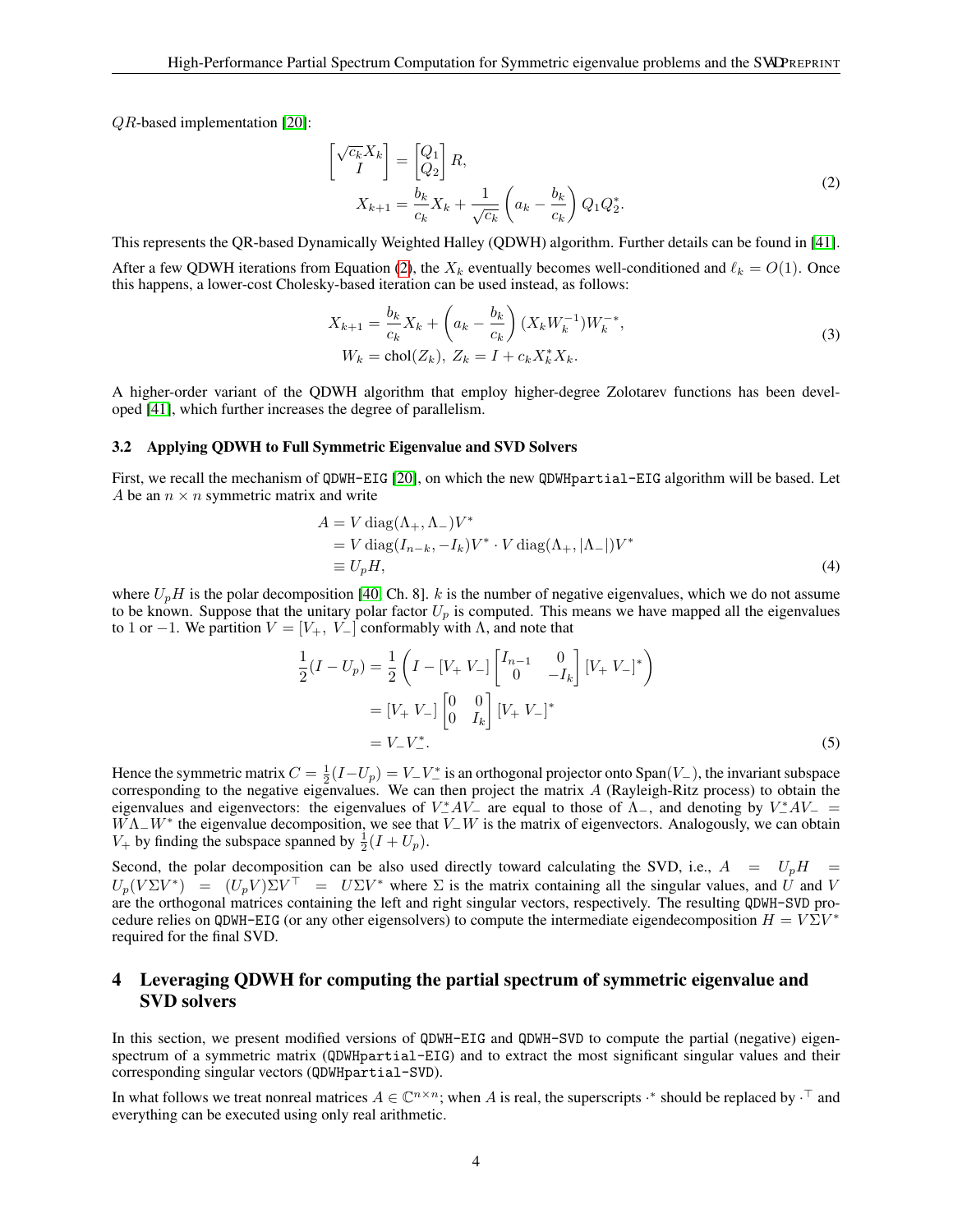#### 4.1 QDWHpartial-EIG

We introduce QDWHpartial-EIG, an algorithm for computing the negative eigenvalues and its corresponding eigenvectors (of course the algorithm can be modified trivially to find the eigenvalues/vectors smaller/larger than any specific number by shifting and scaling by  $-1$ ).

For simplicity of exposition, here we suppose that the negative eigenvalues lie (roughly) in  $[-1, 0)$ , that is,  $\lambda_{\min}(A) \gtrsim$ −1. To ensure this we need a lower bound  $\mu \leq \lambda_{\min}(A) < 0$ ; many algorithms are available for this task; we use a few steps of the Lanczos iteration to estimate  $\lambda_{\min}(A)$ . We then scale the matrix  $A := A/|\mu|$ .

Recall that the mathematics underlying the QDWH-EIG algorithm is rational approximation: it finds a rational function r that approximates the sign function, so that it maps the negative eigenvalues to  $-1$ , and positive eigenvalues to 1. Thus  $r(A)$  has eigenvalues  $\pm 1$ .

Now, suppose that we only need the negative eigenspace  $V_$ . Can we cut corners? The answer is yes—and this is not just that we can skip computing  $V_*$  once  $U_p$  is computed. We shall avoid computing  $U_p$ . Essentially, we need to ensure only that the negative eigenvalues have been mapped to −1; the positive eigenvalues are irrelevant. Namely, the idea is to find a matrix whose null space  $Q_2$  contains V<sub>−</sub>. We then extract V<sub>−</sub> as a subspace of  $Q_2$ .

To obtain such  $Q_2$  efficiently, a key idea is to only map the required eigenvalues by the sign function. QDWH works on the interval  $[-1, -\ell_0] \cup [\ell_0, 1]$  and approximates the sign function there with a rational function r; the QDWH convergence is governed by  $\ell_0$ ; the larger the faster.

Now, we can use the *shifted* rational function  $r(x - s)$  for some  $s \in (0, 1)$ ; if r approximates the sign function on  $[-1, -s] \cup [s, 1]$  (taking  $\ell_0 = s$ ), then we have  $r(x-s) \approx -1$  on  $[-1+s, 0]$ . Therefore, defining  $\tilde{A} := (1-s)A - sI$ (whose negative eigenvalues are again in  $[-1, 0]$ , and the negative eigenvalues of A correspond to those of  $\tilde{A}$  in  $[-1, -s]$ ), we see that the negative eigenvalues of A are mapped to  $-1$  by  $r(A)$ .

The reason we introduce the shift s is that we can then set  $\ell_0 = s$ , so QDWH can converge faster with a low-degree Zolotarev function. For illustration, Fig. [1](#page-4-0) shows a typical plot of  $r(x-s)$ . Observe how the interval [−1, 0] is mapped to −1 with a low-degree rational function.

<span id="page-4-0"></span>

Figure 1: A type  $(9, 8)$  rational function  $y = r(x - s)$  that maps the interval  $[-1, 0]$  to  $-1$ .  $s = 0.5$ .

Suppose that we have computed the matrix function  $r(\tilde{A})$ . It has k (or more) eigenvalues at  $-1$ , where k is the number of negative eigenvalues of A. Since the desired eigenvalues have been mapped to −1, we are interested in the null space of  $r(A) + I$ . While  $r(A)$  has  $n - k$  (or fewer) eigenvalues away from  $-1$ , the knowledge of their precise values is not critical. It does matter, however, that they do not blow up to  $\pm \infty$ , for numerical stability.

It is worth emphasizing that there is a nontrivial interval on the positive side (on  $[0, \hat{s}]$  for  $\hat{s} < s$ ) that is mapped close to −1. This is an inevitable nature of rational functions, and can cause the dimension of the numerical null space of the matrix  $r(A) + I$  to be larger than k. Indeed if we take s too large to a point where all the eigenvalues of A are mapped close to  $-1$ , then  $r(\tilde{A}) + I$  converges to zero, and the process below leads to no efficiency gain (i.e., the whole space becomes the computed null space and no gain is obtained relative to doing a full eigendecomposition). We discuss how to choose an appropriate s shortly.

We then work with the matrix  $r(A) + I$ . This matrix is not a partial isometry as it was in ODWH, but it is still rank deficient, with deficiency  $k$  or more.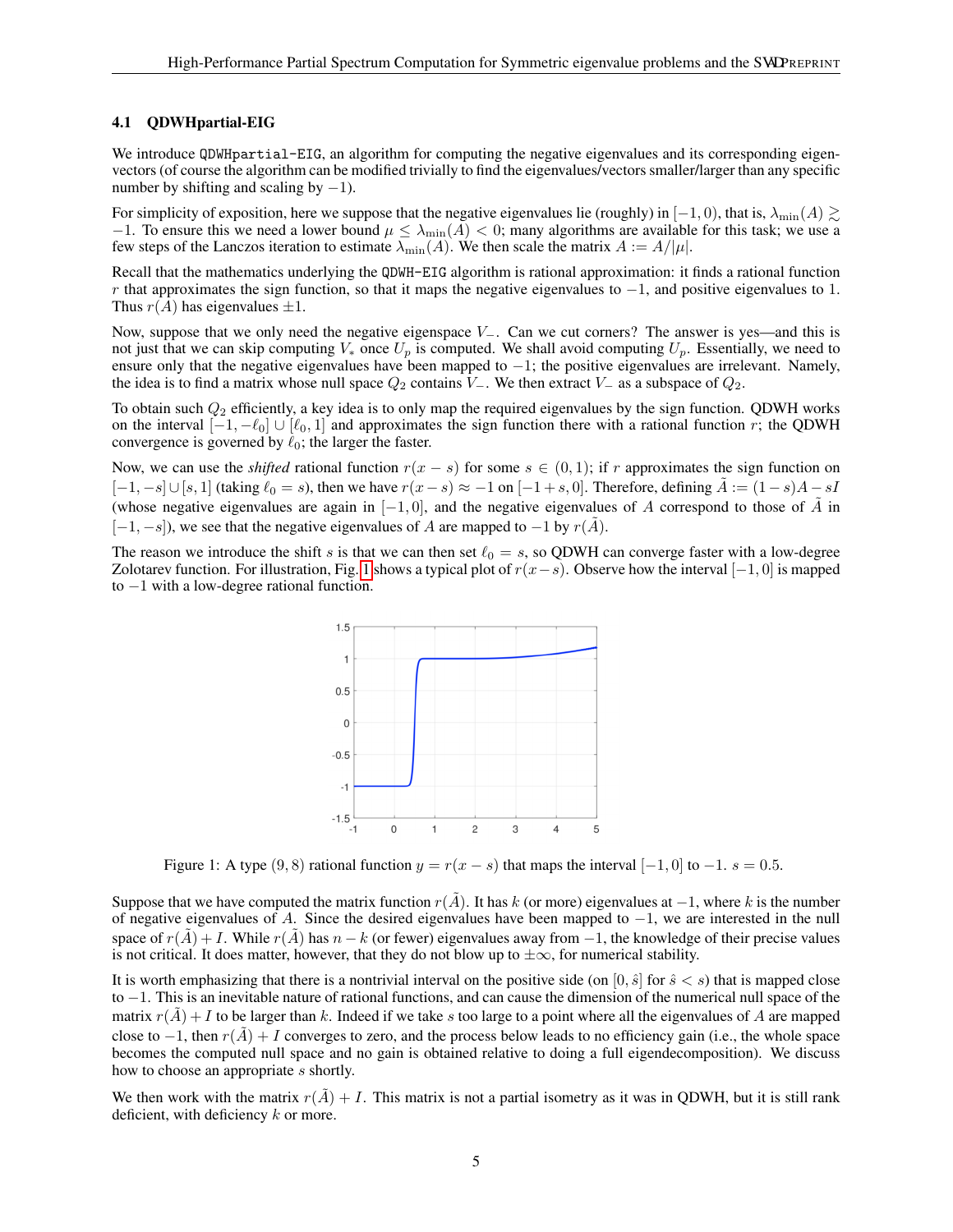To compute the null space of  $r(\tilde{A}) + I$  (or a larger subspace that contains it), we compute the OR factorization

<span id="page-5-2"></span>
$$
r(\tilde{A}) + I = [Q_1, Q_2] \begin{bmatrix} R_{11} & R_{12} \\ 0 & R_{22} \end{bmatrix}
$$
 (6)

<span id="page-5-0"></span>where the size of  $R_{11}$  (and hence of  $R_{22} \in \mathbb{C}^{\ell \times \ell}$ , where  $\ell \geq k$ ) is chosen so that it only has "large" singular values; the idea is that  $Q_2$  then contains the null space of A that we require. To quantify the claim we use matrix perturbation theory.

**Theorem 1** Let 
$$
B = [Q_1, Q_2]
$$
  $\begin{bmatrix} R_{11} & R_{12} \ 0 & R_{22} \end{bmatrix} \in \mathbb{C}^{m \times n} (m \le n)$  be a full QR factorization such that  $[Q_1, Q_2] \in \mathbb{C}^{m \times m}$   
is unitary with  $Q_2 \in \mathbb{C}^{m \times \ell}$  and  $R_{11} \in \mathbb{C}^{(m-\ell) \times (m-\ell)}$ . Let  $V_2 \in \mathbb{C}^{m \times k}$  have orthonormal columns  $V^*V_2 = I_1$ , with

<span id="page-5-1"></span>*is unitary with*  $Q_2 \in \mathbb{C}^{m \times \ell}$  and  $R_{11} \in \mathbb{C}^{(m-\ell) \times (m-\ell)}$ *. Let*  $V_0 \in \mathbb{C}^{m \times k}$  have orthonormal columns  $V_0^* V_0 = I_k$ , with  $k \leq \ell$ . Then

$$
\sin \angle (V_0, Q_2) \le \frac{\|V_0^* B\|_2}{\sigma_{\min}(R_{11})}.
$$
\n(7)

*Remark*. The main situation of interest is when  $V_0$  spans an approximate left null space of B such that  $||V_0^*B||_2 =$  $O(u||B||_2)$ , where u is unit roundoff; then the theorem shows the subspace  $V_0$  is approximately contained in  $Q_2$ , up to  $O(u/\sigma_{\min}(R_{11})).$ 

PROOF. First recall that the canonical angles  $\angle_1(V_0, Q_1), \ldots, \angle_k(V_0, Q_1)$  between two subspaces of dimensions  $k, \ell(\ell \geq k)$  spanned by the orthonormal matrices  $V_0 \in \mathbb{C}^{m \times k}$  and  $Q_2 \in \mathbb{C}^{m \times \ell}$  (for which  $Q_1$  is the orthogonal complement  $\hat{Q}_1^* Q_2 = 0$  are defined by  $\sin \angle_i (V_0, Q_1) = \sigma_i (V_0^* Q_1)$  [\[2,](#page-14-1) § 2] for  $i = 1, \ldots, k$ . It thus suffices to show that  $||V_0^*Q_1||_2 \le \frac{||V_0^*B||_2}{\sigma_{\min}(R_{11})}$ .

Now we have

$$
V_0^* B = [V_0^* Q_1, V_0^* Q_2] \begin{bmatrix} R_{11} & R_{12} \\ 0 & R_{22} \end{bmatrix} = [V_0^* Q_1 R_{11}, V_0^* Q_1 R_{12} + V_0^* Q_2 R_{22}].
$$

Hence we obtain  $||V_0^*B||_2 \ge ||V_0^*Q_1R_{11}||_2 \ge ||V_0^*Q_1||_2 \sigma_{\min}(R_{11})$ . It follows that  $||V_0^*Q_1||_2 \le \frac{||V_0^*B||_2}{\sigma_{\min}(R_{11})}$ , as required.  $\square$ 

Let us make two remarks about the theorem.

- Theorem [1](#page-5-0) does not require B to be symmetric, or even square;  $m < n$  is allowed. It does not apply directly to the  $m > n$  case, as the left null space  $V_0$  is larger than the rank deficiency of B.
- Finding a numerical null space of a matrix is a classical problem in numerical linear algebra, and a reliable algorithm is usually based on either the SVD or a strong rank-revealing QR factorization [\[42\]](#page-16-15). The assumptions in the theorem are much weaker; the reason they suffice is that  $(7)$  only states that the null space  $V_0$ is *contained* in (and not equal to)  $Q_2$ ; in particular, it does not claim  $||BQ_2||_2$  is small. Once such  $Q_2$  is obtained, our algorithm will extract a null space of  $BQ_2$  using the Rayleigh-Ritz process.

When Theorem [1](#page-5-0) is applied with  $B \leftarrow r(\tilde{A}) + I$  as in [\(6\)](#page-5-2) (so  $m = n$ ), it gives  $\sin \angle (V_0, Q_2) \leq \frac{\|V_0^*(r(\tilde{A}) + I)\|_2}{\sigma_{min}(B_1)}$  $\frac{10^{-\frac{(r(A)+T)||2}{\sigma_{\min}(R_{11})}}$ , where  $V_0$  is the numerical null space of  $r(A) + I$ , which has dimension  $\geq k$  by construction. Therefore  $||V_0^*(r(A) + I)||_2 =$  $O(u)$ , and it follows that we have  $\sin \angle (V_0, Q_2) \leq O(u/\sigma_{\min}(R_{11}))$ , so  $Q_2$  contains  $V_0$  to working accuracy provided that  $\sigma_{\min}(R_{11}) \geq tol$  for some tolerance  $tol = \Omega(1)$ , for example  $tol = 0.01$ , which is the choice we make by default. Choosing it too large, tol  $\approx 1$ , results in  $\ell \approx n$  so no computational savings, while tol  $\ll 1$  causes loss of accuracy.

**Choosing the subspace size**  $\ell$  We have seen that by looking for an  $\ell$  such that  $R_{11} \in \mathbb{C}^{(n-\ell)\times (n-\ell)}$  satisfies the condition  $\sigma_{\min}(R_{11}) \gtrsim tol$ , we can find a subspace  $Q_2 \in \mathbb{C}^{n \times \ell}$  that contains the desired subspace. We would like to find the smallest possible  $\ell$  to reduce the cost of the subsequent operations.

Fortunately, the condition  $\sigma_{\min}(R_{11}) \gtrsim tol$  can be checked reliably without computing the singular values of  $R_{11}$ . The key fact is that if [\(6\)](#page-5-2) is a rank-revealing QR factorization, then the *i*th diagonal element of  $R_{11}$  is a good approximation to  $\sigma_i(R_{11})$  [\[43\]](#page-16-16). This more than suffices, given that violation by an  $O(1)$  factor in the condition  $\sigma_{\min}(R_{11}) \gtrsim tol$  only reduces the final accuracy by an  $O(1)$  factor. It follows that we can simply examine the diagonal entries of R in the QR factorization of  $r(A) + I$  to determine  $\ell$ .

In many cases, the QR factorization without pivoting is already rank revealing; if not, or to ensure this is true with high probability, one can take the QR of  $(r(\tilde{A}) + I)\Omega$  for an  $n \times n$  random Gaussian matrix  $\Omega$ –it is known that such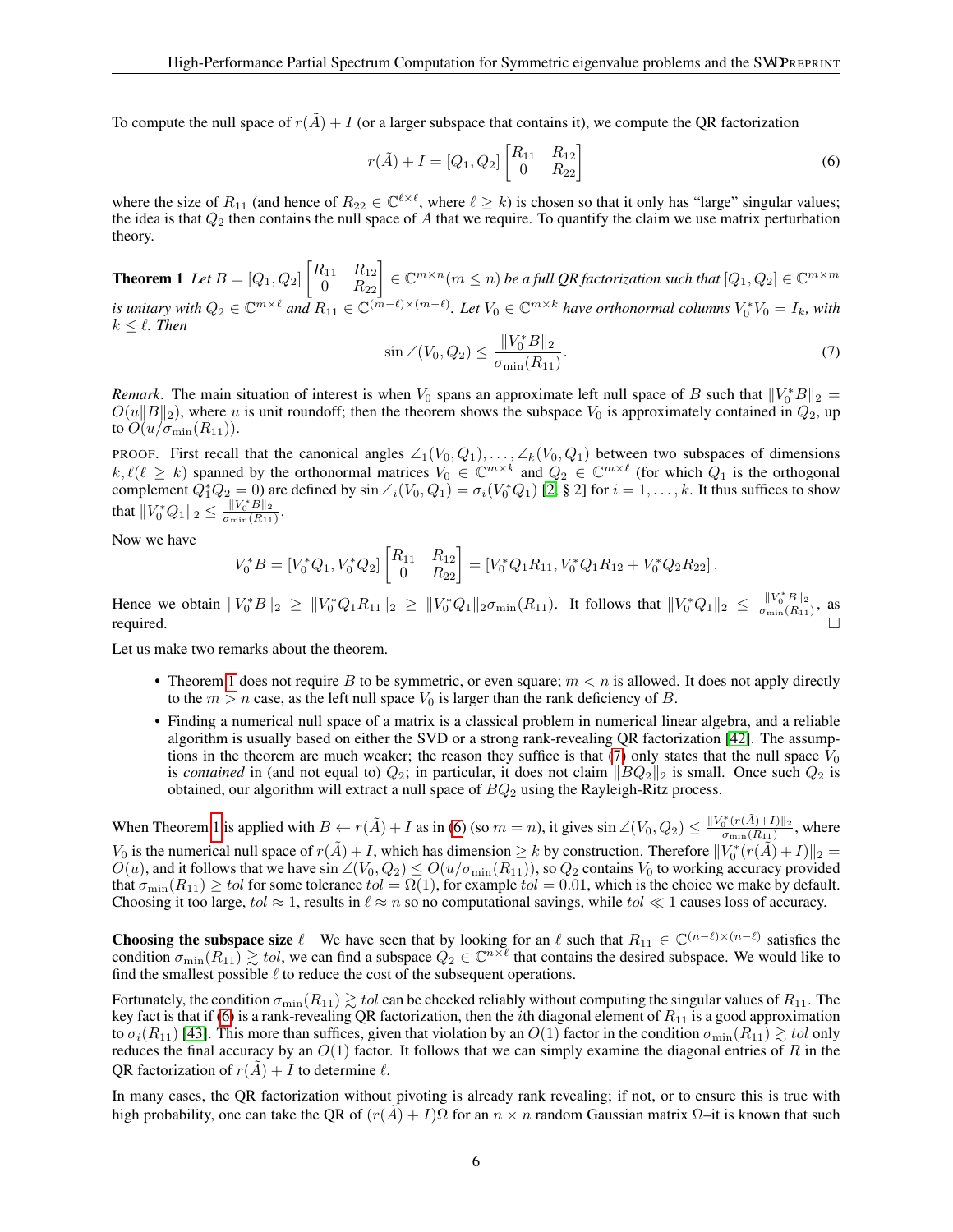QR factorization is rank revealing with high probability [\[44\]](#page-16-17). (We can alternatively use QR with pivots, but this incurs substantial communication overhead in parallel computing settings.)

Once we have computed such a QR factorization, we look for the first diagonal  $(i, i)$ -element of R that comes below *tol*, and take  $i - 1$  to be the size of  $R_{11}$ , that is,  $\ell = n - i + 1$ .

Once  $Q_2$  is obtained, we then extract the desired space  $V_0$  from it by the Rayleigh-Ritz process: compute the the eigenvalues of the  $\ell \times \ell$  matrix  $Q_2^*AQ_2$ , whose negative eigenvalues should match those of  $\Lambda_-$ . Denoting by  $Q_2^*AQ_2 =$  $W\Lambda$ <sub>−</sub> $W^*$  the eigenvalue decomposition, the  $Q_2W$  is the matrix of eigenvectors. By construction,  $\overline{Q_2^*AQ_2^*}$  usually contains eigenvalues that are positive, and we discard those. W is then an  $\ell \times k$  matrix corresponding to the negative eigenvalues.

We note that since we are interested in extremal eigenvalues, Rayleigh-Ritz is a reliable means to extract the desired subspace.

**Choosing** s Let us consider in more detail the choice of the shift parameter s. The qualitative behavior has been explained already; taking s small results in the Zolotarev function being a poor approximant to sign(x) in the interval  $[-1, 0]$  that we care about, while a large s results in good approximation  $r(x) \approx -1$  on  $[-1, 0]$ , but (undesirably) also on a significant positive interval, resulting in the projected size being large.



<span id="page-6-0"></span>Figure 2: Semilogy plot of  $r(x - s) + 1$  for different choices of s, for Zolotarev functions of type (9,8) (left) and  $(27, 26)$  (right).

We illustrate this in Fig. [2.](#page-6-0) For example, the left plot uses two QDWH iterations, so a Zolotarev function of type  $(9, 8)$ . Taking  $s = 0.875$  gives  $O(u)$  approximation quality on  $[-1, 0]$ , but the region in which  $r(x) + 1$  is close to 0 extends far into the positive axis. Taking  $s = 0.1$ , on the other hand, solves that issue, but the approximation quality on [-1, 0] is evidently worse. A similar behavior is seen on the right plot, where we use three QDWH iterations and hence a Zolotarev function of higher type  $(27, 26)$ . Here the essence stays the same, but a much smaller s is enough to obtain  $O(u)$  accuracy on  $[-1, 0]$ , and the functions  $r(x)$  grow steeply until  $\approx 1$  for  $x > 0$ .

Since the goal of the QDWHpartial-EIG iterations is to map the eigenvalues in  $[-1, 0]$  to 0 (to working precision  $O(u)$ ) by the rational function  $r(x) + 1$  while keeping the positive eigenvalues well separated from 0, the above observation leads to the following strategy for choosing s:

- 1. Determine the type  $(2m + 1, 2m)$  of rational function  $r(x)$  to be used.
- 2. Choose the smallest s so that  $|r(x) + 1| \le O(u)$  on  $[-1, 0]$ .

In practice, the type  $(2m + 1, 2m)$  is chosen depending on the computational budget, and we shall mainly focus on two values  $2m+1=3^2$  and  $2m+1=3^3$ , as these lend to particularly efficient evaluation, by taking advantage of the optimality of Zolotarev functions under composition [\[41\]](#page-16-14). Specifically, they correspond to taking two  $(2m + 1 = 3^2)$ and three  $(2m + 1 = 3<sup>3</sup>)$  QDWH iterations. For each choice, the value of s satisfying the second condition above is found (by simple experiments) to be

- 1. Type  $(9, 8)$ , two QDWH iterations:  $s = 0.875$ ,
- 2. Type  $(27, 26)$ , three QDWH iterations:  $s = 0.2$ .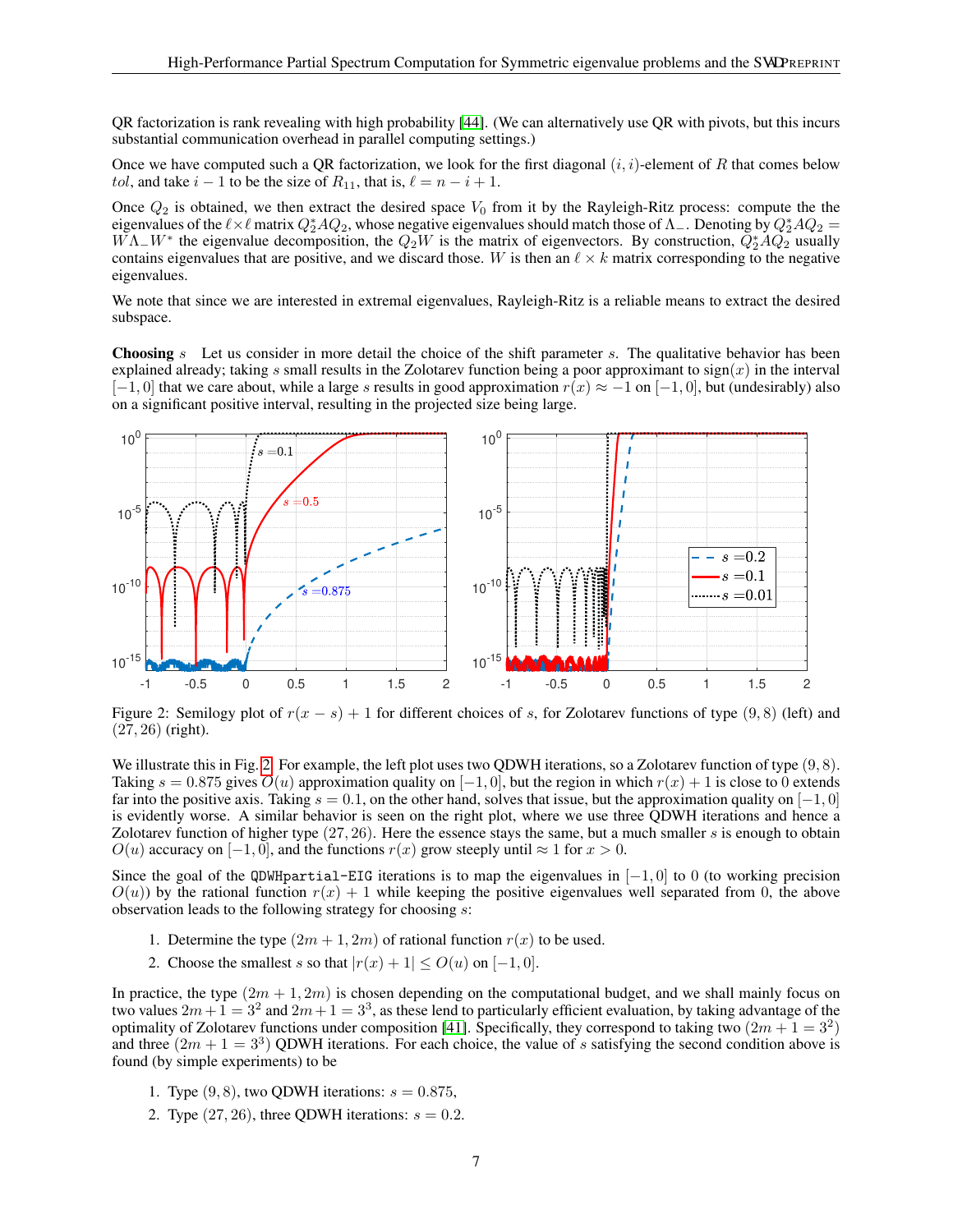These choices are shown in the two plots in Fig. [2.](#page-6-0) In most cases, taking three QDWH iterations is recommended as the overhead is not too much, while the benefit is significant, as can be seen clearly in Fig. [2:](#page-6-0) the function  $r(x) + 1$  of the corresponding cases ( $s = .875$  and  $s = 0.2$ ) take  $O(1)$  values for  $x \gtrsim 0.1$  with three QDWH iterations, but with two iterations, we require  $x \gtrsim 5$ . Consequently, the projected matrix size  $\ell$  will be approximately equal to the number of eigenvalues in  $[-1, 0.1]$  with three QDWH, but with two iterations, it captures eigenvalues in  $[-1, 5]$ , rendering  $QDWH$  partial-EIG useless unless there is a significant portion of large and positive eigenvalues in  $A$ . We therefore choose the default to be  $s = 0.2$  and three QDWH iterations. Note that in all iterations, one can safely use the fast Cholesky-based implementation in Eq. [\(3\)](#page-3-2). Algorithm [1](#page-7-0) presents the main computational steps of QDWHpartial-EIG.

Algorithm 1 QDWHpartial-EIG. Given a symmetric or Hermitian matrix A, computes the negative eigenvalues and corresponding eigenvectors.

- 1: Find an approximate lower bound  $\mu \lesssim \lambda_{\min}(A)(< 0)$  using a few steps of the Lanczos algorithm, and set  $A := A/|\mu|$ .
- 2: Set  $s = 0.2$  (or  $s = 0.875$ ) and apply three (or two) iterations of QDWH (using Eq. [\(3\)](#page-3-2)) to  $\tilde{A} := (1 s)A sI$  with  $\ell_0 = s$ , to obtain  $r(A)$  where r is of type  $(3^3, 3^3 - 1)$  (or type  $(3^2, 3^2 - 1)$ ).
- 3: Compute the QR factorization  $\frac{1}{2}(r(\tilde{A})+I)=QR$  (or  $\frac{1}{2}(r(\tilde{A})+I)\Omega=QR$ , where  $\Omega$  is a Gaussian matrix).
- 4: Find the index  $ind = min(fin\hat{d}(abs(diag(R)) < tol = 0.01)).$
- 5: Extract the final columns of Q to get  $Q_2 = Q(:,ind:end)$ .
- 6: Rayleigh-Ritz: Compute  $Q_2^*AQ_2$  and its eigenvalue decomposition  $Q_2^*AQ_2 = \tilde{V}\Lambda\tilde{V}^*$ . Extract the parts corresponding to the negative eigenvalues,  $\Lambda_-, V_-,$
- <span id="page-7-0"></span>7: Rescale  $\Lambda := |\mu| \Lambda_-$  and output  $\Lambda$  (negative eigenvalues) and  $V := Q_2 \tilde{V}_-$  (eigenvectors) such that  $AV \approx V \Lambda$ .

Clearly, the algorithm is able to compute the positive eigenvalues, or those that are smaller or larger than a prescribed value by working with a shifted matrix  $A - cI$ .

## 4.2 QDWHpartial-SVD

Given a general matrix  $A \in \mathbb{C}^{m \times n}$  ( $m \geq n$ ), we next consider the task of computing its dominant singular triplets, namely computing the singular values and singular vectors corresponding to the singular values above a given userspecified relative threshold  $s > 0$ ; we use the same letter as the shift for QDWHpartial-EIG as they play a similar role.

As we shall see, essentially the same idea can be applied of optimizing the rational function only in the desired part. It is nonetheless worth noting that here we cannot use shifts, as to shift singular values without modifying the singular vectors we need the unitary polar factor, which is expensive to compute.

Assuming w.l.o.g. that  $||A||_2 \approx 1$  (this can be enforced using an inexpensive norm estimator  $\alpha \approx ||A||_2$ , followed by a scaling  $A \leftarrow \overline{A}/\alpha$ , the idea is simply to compute  $r(A) := Ur(\Sigma)\overline{V^*}$ , where r is a rational function that maps the interval [s, 1] to 1, to machine precision. The upshot is that if  $s \gg \sigma_{\min}(A)$ , then r is allowed to be of much lower degree than would be needed for computing  $U_p$ . See Fig. [3](#page-7-1) for an illustration.

<span id="page-7-1"></span>

Figure 3: A type  $(27, 26)$  Zolotarev function r (top) that maps the interval [s, 1] to 1 for  $s = 0.1$ , and its the error  $r - 1$ (below). Note the error is  $O(u)$  on [s, 1]; illustrating that three QDWH iterations is enough to find the singular values larger than  $s = 0.1$ .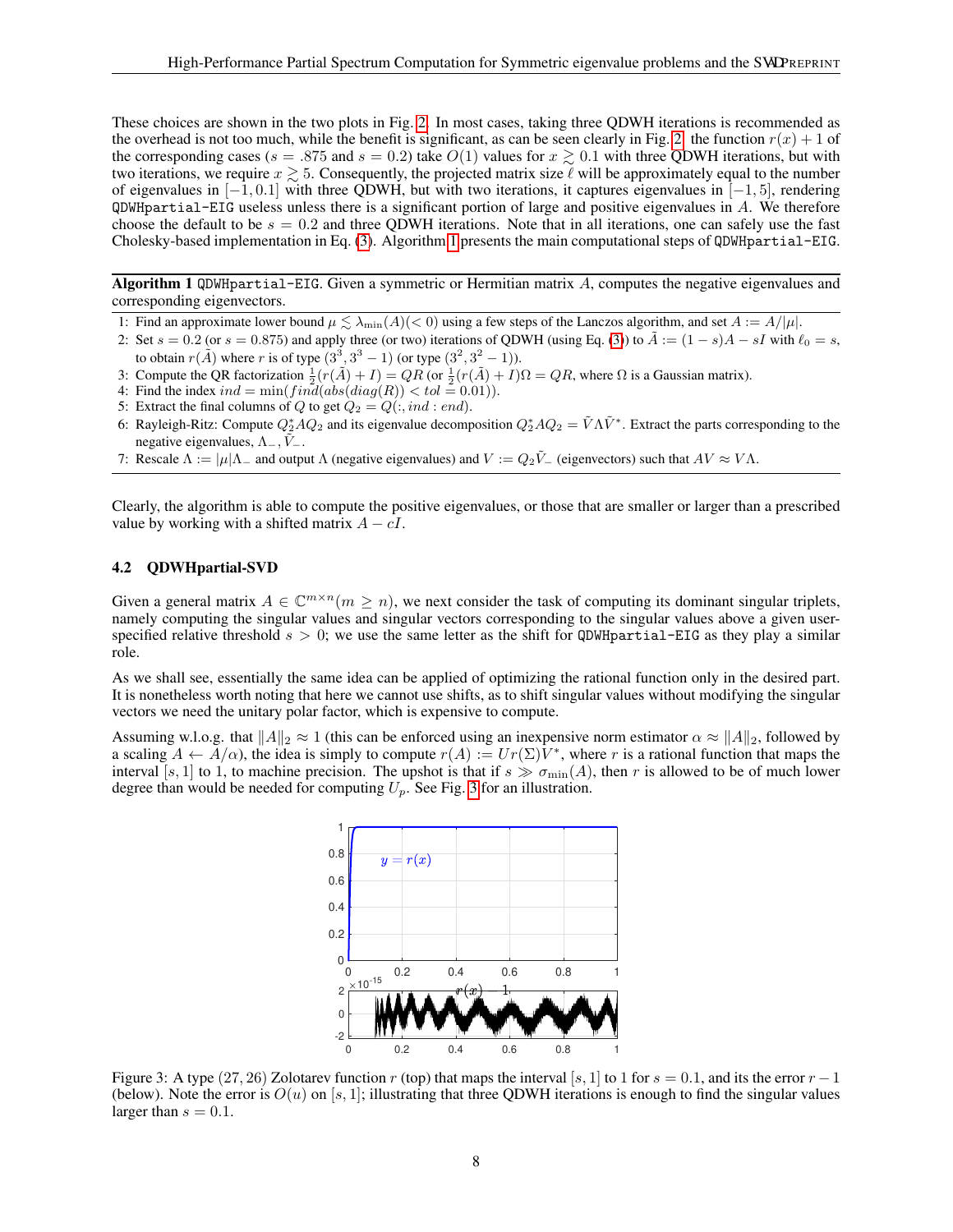It is worth noting that the degree of r and the number of ODWH iterations depend on the user-defined value  $s$ , unlike QDWHpartial-EIG (for which  $s = 0.2$  is a "fixed" choice). Accordingly, if  $s \ll 1$  (say  $s < 10^{-3}$ ), for the first QDWH iteration it is advisable to use the QR-based implementation in Eq.  $(2)$  rather than Eq.  $(3)$  to avoid instabilities.

We also note that we use  $|\ell_k - 1| < O(u)$  as the stopping criterion for QDWH. This is because the standard condition, which requires convergence of  $X_k$ , is not necessarily satisfied when [s, 1] has been mapped to  $1 \pm O(u)$ , because the singular values  $\sigma_i(\tilde{A}) < s$  have not converged and lie somewhere in [0,1]. (The situation was the same in QDWHpartial-EIG, but there it was simpler as the iteration number is always three.)

Once  $r(A)$  is computed, one can find the desired column space  $U_1$  (leading columns of U corresponding to singular values of A larger than s) by finding the null space of  $I-r(A)*r(A)$ , which we do as before using the QR factorization (with randomization if needed) and looking for the diagonal entries of  $R$ . It is worth noting that computing the matrix  $r(A)^*r(A)$  may seem ill-advised, as it squares the condition number. This is not an issue here, as the quantity of interest is the singular subspace corresponding to the largest singular values of  $r(A)$  (which are  $\approx 1$ ).

Algorithm [2](#page-8-1) gives a pseudocode of the overall algorithm.

**Algorithm 2** QDWH partial-SVD. Given  $A \in \mathbb{C}^{m \times n}$   $(m \ge n)$  and threshold  $s > 0$ , compute the singular values larger than  $s||A||_2$  and the corresponding singular vectors.

1: Estimate  $\alpha \approx ||A||_2$  with a norm estimator.

- 2: Apply QDWH to  $\tilde{A} := A/\alpha$  with  $\ell_0 = s$  until  $|\ell_k 1| < O(u)$  to obtain  $r(\tilde{A})$ .
- 3: Calculate  $[Q \ R] = QR(I r(\tilde{A})^*r(\tilde{A})).$

4: Find the index  $ind = min(find(abs(diag(R)) < tol = 0.01)$ .

- 5: Extract  $Q_2 = Q(:,ind:end)$ .
- 6: Projection: Compute  $AQ_2$  and its SVD  $AQ_2 = \tilde{U} \tilde{\Sigma} \tilde{V}^*$ .
- 7: Extract the singular triplets with singular values larger than  $s||A||_2$ , call them  $\tilde{U}_1, \tilde{\Sigma}_1, \tilde{V}_1$ .

```
8: Let U_1 := \tilde{U}_1, \Sigma_1 := \tilde{\Sigma}_1 and V_1 := Q\tilde{V}_1.
```
The outputs of QDWHpartial-SVD are  $U_1, \Sigma_1, V_1^*$  such that  $U_1\Sigma_1V_1^*$  is the truncated SVD of A, truncated at the first singular value smaller than s.

The computational savings comes from the fact that  $AQ_2$  is much thinner than A; the number of columns of  $AQ_2$  is slightly more than the number of singular values of A larger than s.

Of course, if  $m < n$  one can simply apply the algorithm to  $A^*$ .

# <span id="page-8-0"></span>5 Implementation details

The main basic blocks of QDWHPartial-EIG in Algorithm [1](#page-7-0) correspond to a subset of QDWHPartial-SVD operations, as shown in in Algorithm [2.](#page-8-1) Therefore, we only provide implementation details of QDWHpartial-SVD. Algorithm [3](#page-9-2) describes the pseudo-code of the distributed-memory implementation of QDWHpartial-SVD based on ScaLAPACK [\[16\]](#page-15-8).

Following the 2D Block-Cyclic Data Distribution (2D-BCDD) used in ScaLAPACK, we define the MPI process grid configuration as  $P \times Q$ . Each data structure owns a handle or a descriptor that expresses how the data structure is distributed following the 2D-BCCD. ScaLAPACK relies on the Basic Linear Algebra Communication Subprograms (BLACS) library, which is in charge of performing data movements during the matrix computations through the traditional MPI. ScaLAPACK relies on block algorithms, which can be expressed by two successive computational stages: the panel factorization and the update of the trailing submatrix. While the former is memory-bound, and typically sequential and may not benefit from having many processors participating, the latter is rich in computebound operations. This is where most of ScaLAPACK dense linear algebra operations extract parallel performance by means of calls to Level-3 BLAS, as implemented in the Parallel BLAS (PBLAS) layer. The blocking size referred as *nb* is an internal tuning parameter that trades-off the degree of parallelism and the performance of the computational kernels. Moreover, the number of processors should be properly calibrated into a rectangular shape with  $Q > 1.5P$  to carry on, in parallel, the update of the trailing submatrix.

As shown in Algorithm [3,](#page-9-2) the QDWHpartial-SVD code is mostly composed of conventional dense linear algebra matrix kernels rich in compute-intensive Level-3 BLAS operations that are capable of achieving a decent percentage of the system's theoretical peak performance. Since these matrix kernels are widely available in vendor optimized numerical libraries, porting to various hardware architectures should not be cumbersome. The code is written in double precision arithmetics, and can be extended to other precisions for a broader application coverage.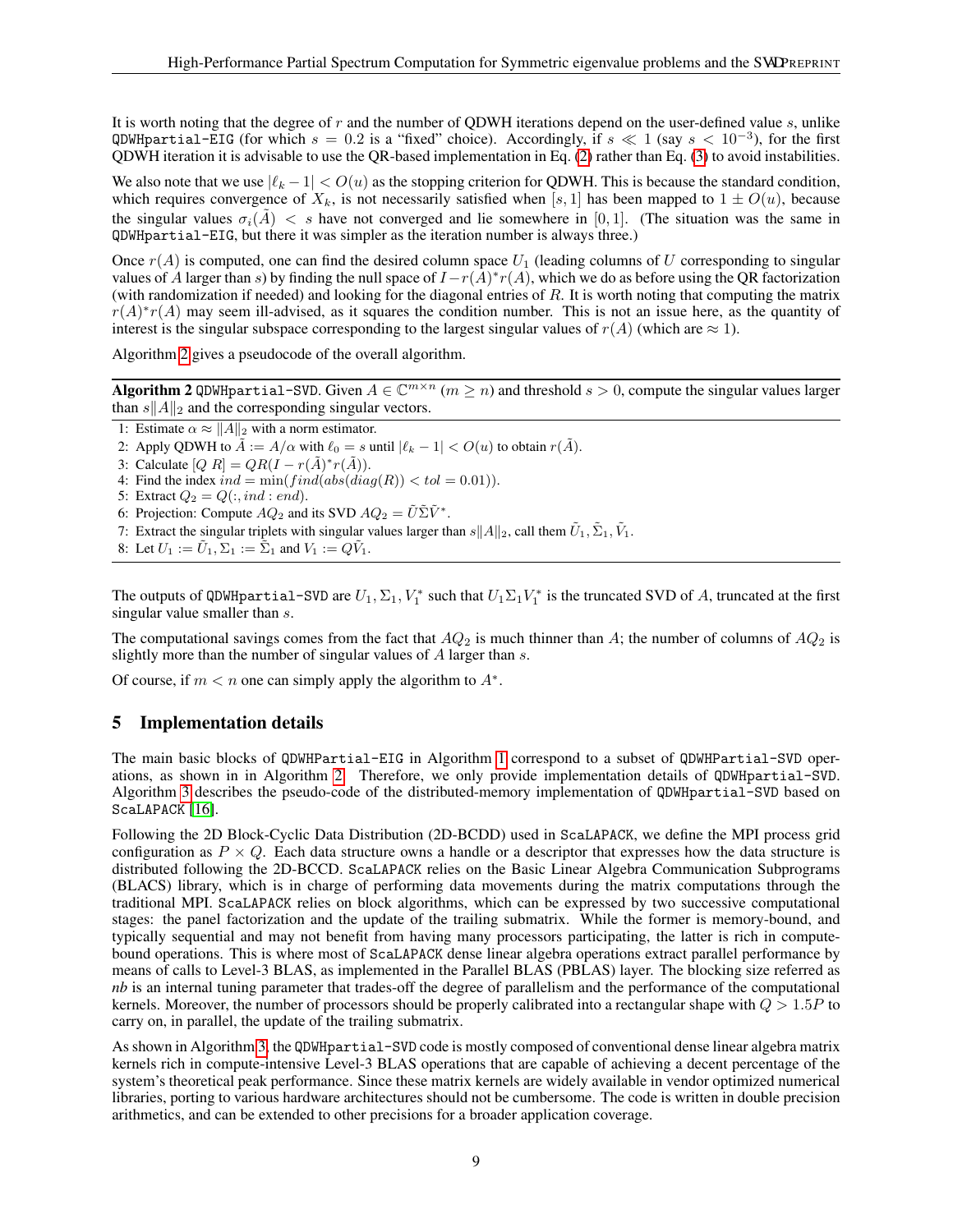Algorithm 3 Pseudo-code of the QDWHpartial-SVD using ScaLAPACK.

/\* Set block size and initiate CBLACS context \*/ 1:  $Chacs.get(0, 0, ictxt)$ 2: Cblacs gridmap(ictxt, imap, P, P, Q)  $3: {\it Cblacs\_gridinfo}(ictxt, P, Q, myrow, mycol)$ 4: /\* Initialize data structures using the 2D-BCDD descinit() \*/ 5:  $descent(nb, nb, A, descA);$   $Fill_in(A, descA)$ /\* Estimate the two-norm of the matrix \*/ 6:  $\alpha = pdgenm2(A)$ 7:  $pdlasc\check{l}(\alpha,1.,\check{A})$ /\* Computing the polar factor  $U_p$  of the matrix A using QDWH \*/ 8:  $k = 1$ ,  $Li = threshold(s)$ ,  $conv = 100$ 9: while  $(|Li - 1| \ge 5eps)$  do <br>10:  $L2 = Li^2$ ,  $dd = \sqrt[3]{4}$ 10:  $L2 = Li^2$ ,  $dd = \sqrt[3]{\sqrt{4(1 - L2)/L2^2}}$ 11:  $sgd = \sqrt{1 + dd}$ 12:  $a1 = sqd + \sqrt{8 - 4 \times dd + 8(2 - L2)/(L2 \times sqd)})/2$ 13:  $a = real(a1); b = (a-1)^2/4; c = a+b-1$ <br>14:  $Li = Li(a+b \times L^2)/(1+cL^2)$ 14:  $Li = Li(a + b \times L2)/(1 + cL2)$ <br>15: pdlacpy(U, U1) 15: pdlacpy(U, U1)<br>16: /\* Compute  $U_k$ 16:  $\int^*$  Compute  $U_k$  from  $U_{k-1}$  \*/<br>17:  $pdlaset(Z, 0., 1.)$ 17:  $pdlaset(Z, 0., 1.)$ <br>18:  $pdgemm(U<sup>T</sup>, U, ...)$ 18:  $pdgemm(U^{\top}, U, Z)$ 19:  $\qquad \qquad pdgeadd(U, B)$ 20:  $pdposv(Z, B)$ <br>
21:  $pdgeadd(B, U)$ <br>
22:  $ndgeadd(U, U)$  $pdgeadd(B, U)$ 22:  $pdgeadd(U, U1)$ <br>23:  $pdlange(U1, co1)$  $pdlange(U1, conv)$ <br> $k = k + 1$ 24:  $k = k + 1$ <br>25: end while /\*  $U_p$  contains the isolated subspectrum of interests \*/ 26:  $pdlaset(0.0, 1.0, B)$ 27:  $pdgemm(U_p^{\top}, U_p, B)$ 28:  $pdgeqrf(B)$ <br>29:  $ind = min(find(abs(diag(B)) < tol = 0.01)$ ) 30: pdorgqr(B, Q)  $\ell^*$  size( $\tilde{A}$ ) =  $N - ind \ell$ 31:  $Q_2 = Q(:,ind:end)$ 32:  $pdgemm(A, Q_2, \tilde{A})$ /\* Calculate the SVD on the reduced problem \*/ 33:  $pdgesvd(\tilde{A}, \tilde{U}, \tilde{\Sigma}, \tilde{V})$ /\*  $\tilde{U_1}$ ,  $\tilde{\Sigma_1}$ ,  $\tilde{V_1}$  are the singular triplets with singular values larger than the  $s\times\alpha$  \*/ 34:  $U = U_1$ 35:  $\Sigma = \tilde{\Sigma_1}$ 36:  $pdgemm(\tilde{V_1}, Q_2^T, V)$ 

## <span id="page-9-2"></span><span id="page-9-0"></span>6 Operation counts

Table [1](#page-10-0) reports the operation counts of various symmetric EIG and SVD solvers on square matrices of size n: the PDSYEVD / PDGESVD and QDWH-EIG / QDWH-SVD routines for computing the full spectrum and the QDWHpartial-EIG / QDWHpartial-SVD routines for computing a subset of the spectrum. We refer the reader to [\[20\]](#page-15-12) for further details on the costs of the standard and QDWH-based EIG / SVD solvers.

The operation counts of QDWHpartial-EIG and QDWHpartial-SVD depends on the number of Cholesky-based QDWH iterations (typically two or three) and, the QR, GEMM and SYRK to form the reduced problem matrix of size  $N_s \geq s$ , with s the size of the partial spectrum of interest. The actual full EIG and SVD occurs now only on the reduced problem matrix of size  $N_s$ . Assuming  $N_s \ll N$  and three Cholesky-based iterations to get the polar factor from QDWH, the total number of operations is up to  $14N^3$  and  $24N^3$  for QDWHpartial-EIG ( $it_{Chol} = 3$ ) and QDWHpartial-SVD ( $it_{QR} = 1$  and  $it_{Chol} = 3$ ), respectively.

# <span id="page-9-1"></span>7 Numerical accuracy

The numerical accuracy of the QDWH-based algorithms to compute the polar decomposition, the eigenvalue decomposition (QDWH-EIG) and singular value decomposition (QDWH-SVD) have been verified in [\[20\]](#page-15-12). The robustness of their high performance implementations has been studied on shared-memory systems [\[21\]](#page-15-13) and on distributed-memory systems [\[22,](#page-15-14) [23\]](#page-15-15). In this Section, we present the numerical robustness of the QDWHpartial-EIG and QDWHpartial-SVD implementations on distributed-memory system.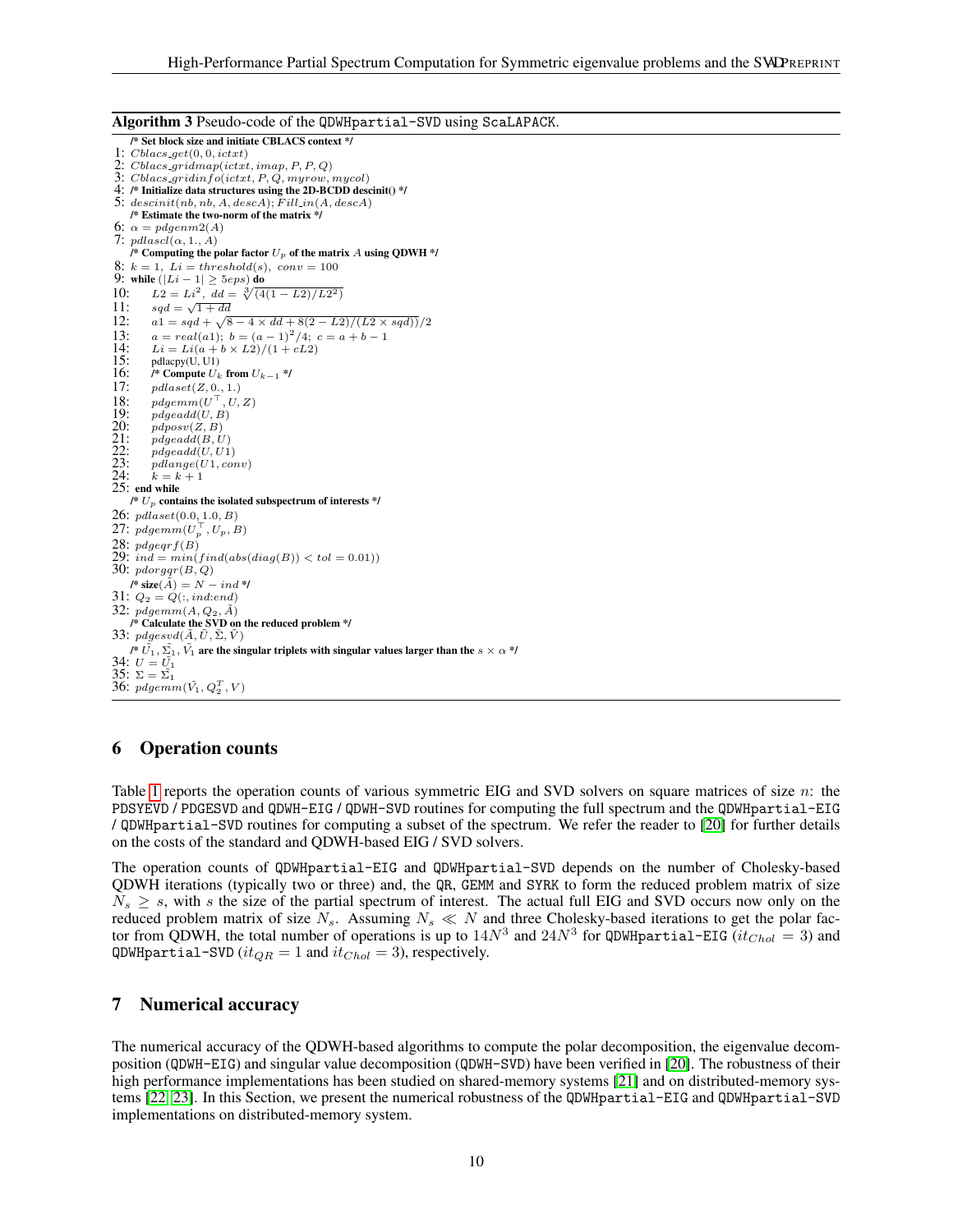| EIG and SVD variants   | Cost                                                                                                                                      |
|------------------------|-------------------------------------------------------------------------------------------------------------------------------------------|
| Standard full EIG      | $9N^3$                                                                                                                                    |
| <b>Full ODWH-EIG</b>   | $(17 + \frac{4}{9})N^3 < \cdots < (52 + \frac{1}{9})N^3$                                                                                  |
| <b>ODWHpartial-EIG</b> | QDWH: $(4+1/3)N^3$ x $\#it_{Chol}$<br>$QR + SYRK + GEMM: 4/3N^3 + N_sN^2 + 2N_s^2N$<br>EIG: $9N_s^3$                                      |
| Standard full SVD      | $17N^3$                                                                                                                                   |
| <b>Full ODWH-SVD</b>   | $20N^3 < \cdots < (50 + \frac{1}{2})N^3$                                                                                                  |
| <b>ODWHpartial-SVD</b> | QDWH: $(8+2/3)N^3$ x $\#it_{QR}$ + $(4+1/3)N^3$ x $\#it_{Chol}$<br>$QR + SYRK + 2 \times GEMM$ : $4/3N^3 + N^3 + 4NN_s^2$<br>SVD: $17Ns3$ |

Table 1: Operation counts for various symmetric EIG and SVD algorithms.

#### <span id="page-10-0"></span>7.1 Environment Settings

t

We run our experiments on a Cray XC40 system codenamed *Shaheen-2* installed at the KAUST Supercomputing Laboratory (KSL), with the Cray Aries network interconnect, which implements a Dragonfly network topology. The system has 6174 compute nodes, each with two-socket 16-core Intel Haswell running at 2.3GHz and 128GB of DDR3 main memory. The Haswell nodes on *Shaheen-2* have a theoretical peak performance of approximately 1.18 TFlops/s. Furthermore, "hugepages" are employed to improve memory accesses. The work load managers on *Shaheen-2* is native SLRUM. We use the Intel compiler v15.0.2.164. We rely on the ScaLAPACK implementation from the high performance Cray LibSci numerical library, which depends on the MPI programming model for inter-node communications.

All runs for a given process configuration have been submitted in the same job submission script to reduce the impact from the system jitter. All the experiments are performed using IEEE double-precision arithmetic.

#### 7.2 Synthetic Matrices

The dense synthetic matrices  $A \in \mathbb{R}^{N \times N}$  are generated using the ScaLAPACK routine PDLATMS  $A = Q_1 D Q_2^{\top}$  with setting mode = 0. For the symmetric EIG solvers testing, the matrices are generated with an equispaced eigenvalues as follows:

$$
D = \begin{cases} D[i] = -k \times randn[i], & i \leq k \\ D[i] = N - k \times randn[i], & i \geq k \end{cases},
$$

where  $k$  is the number of the negative eigenvalues. For the SVD solvers testing, the distribution of the singular values of the generated matrices follows a geometrical series:  $D[i] = (0.5)^{\frac{i}{N} \times 100}$  We compute then orthogonal matrices  $Q_1$ and  $Q_2$  generated by calculating the QR factorization of arbitrary matrices to form the SVD, while  $Q_1 = Q_2$  for the symmetric EIG solvers. The performance of the matrix generation step may be expensive and can be improved but this is beyond the scope of this paper.

#### 7.3 Norm Definitions

For a given general matrix  $A \in \mathbb{R}^{N \times N}$ , let  $\Sigma = diag(\sigma_1, \sigma_2, ..., \sigma_k)$  be the k computed singular values, and U and V be the corresponding k computed left and right singular vectors. The norm  $\|\cdot\|_F$  denotes the Frobenius norm. The accuracy assessment of the partial computation of the SVD are based on the following metrics:

$$
\frac{\|I - UU^{\top}\|_F}{n} \text{ and } \frac{\|I - VV^{\top}\|_F}{n},\tag{8}
$$

for the orthogonality of the left and right k computed singular vectors  $U$  and  $V$ , respectively, and

<span id="page-10-2"></span><span id="page-10-1"></span>
$$
\frac{\|\Sigma - \Delta\|_F}{\|\Delta\|_F},\tag{9}
$$

<span id="page-10-3"></span>for the accuracy of the k computed singular values  $\Sigma$ , where  $\Delta$  is the k exact singular values (analytically known), and

$$
\max_{i}(\|AU(:,i) - \sigma_i V(:,i)\|_F) \text{ and } \max_{i}(\|AV(:,i) - \sigma_i U(:,i)\|_F) \tag{10}
$$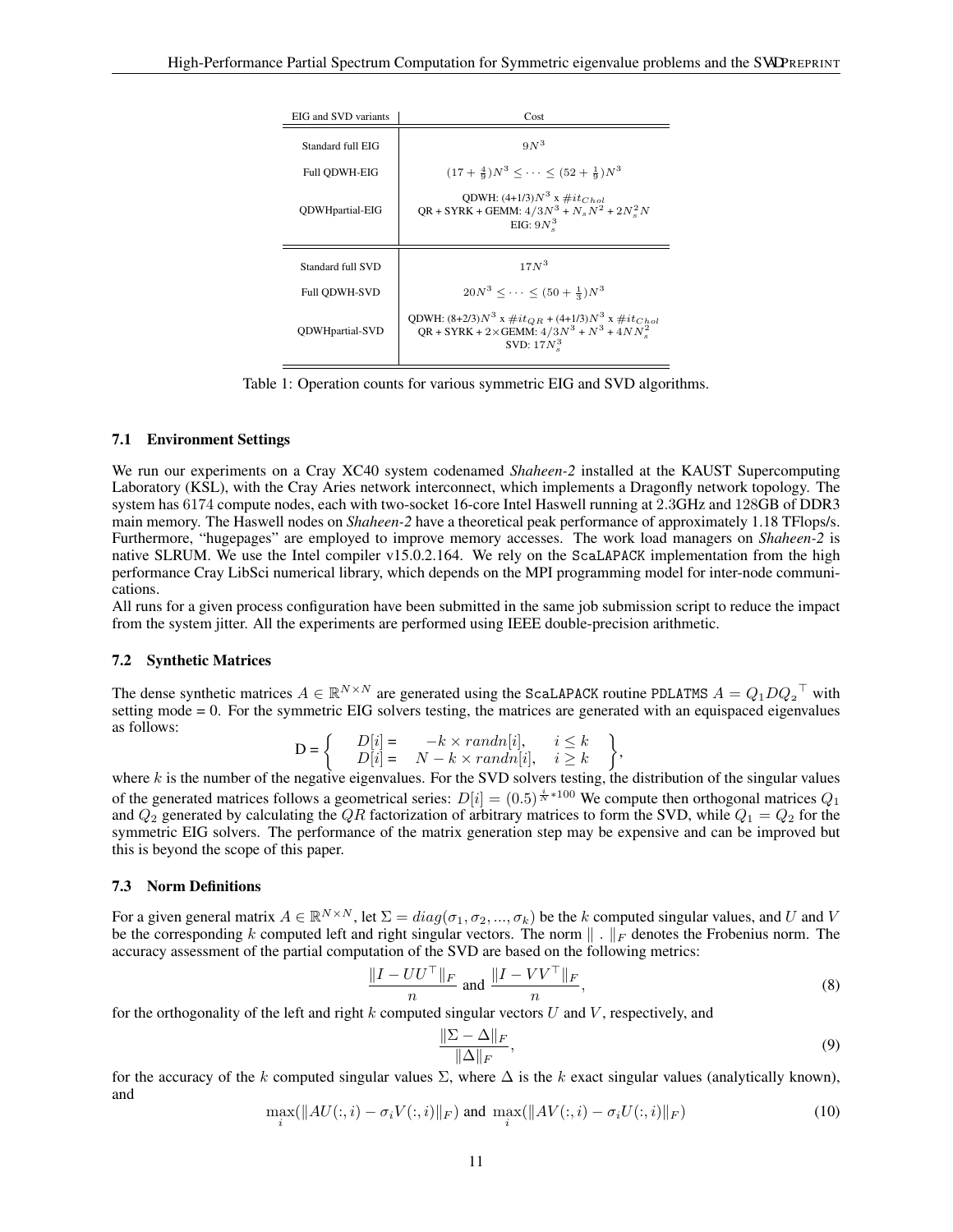for the accuracy of the left and right singular value decomposition, respectively. Similarly, for a symmetric matrix  $A \in \mathbb{R}^{n \times n}$ , the accuracy of the computed k negative eigenvalues, the orthogonality of their corresponding eigenvectors and the overall residual can be accordingly measured using [8,](#page-10-1) [9](#page-10-2) and [10,](#page-10-3) respectively.

# 7.4 Accuracy Assessments of EIG/SVD Solvers

This section highlights the numerical robustness of QDWHpartial-SVD and QDWHpartial-EIG implementations Fig. [4](#page-12-1) (a, b, c) shows the numerical accuracy of the computed singular values (Equation [9\)](#page-10-2), the orthogonality of their corresponding singular vectors (Equation [8\)](#page-10-1) and the right/left residual of the computed SVD (Equation [10\)](#page-10-3) on a 16  $\times$  36 grid configuration (similar accuracy results for larger grid sizes 32  $\times$  72, 64  $\times$  144 and 128  $\times$  288) using synthetic ill-conditioned matrices. Herein, we compare the accuracy of three implementations of the SVD solvers:  $QDWH$ partial-SVD (setting different threshold s) against PDGESVD from ScaLAPACK and from KSVD<sup>[4](#page-11-1)</sup> [\[23\]](#page-15-15). The QDWHpartial-SVD is capable to extract only the singular values/vectors of interest within the user-defined threshold s. This threshold s can be tuned with *a priori* knowledge on the singular value distribution (e.g., globally low-rank structure). This tunable parameter can directly influence the number of the computed singular values/vectors. For instance, in Fig. [4](#page-12-1) (a, b, c), we study the accuracy for  $s = 0.1, 0.01, 0.001, 0.0001$  that translates into the percentages 3%, 7%, 10%, 13% of the computed singular values/vectors, respectively, and as a result affect the performance of QDWHpartial-SVD. It is noteworthy that the ScaLAPACK *PDGESVD* computes first the whole SVD, then the requested singular values/vectors are filtered out using the threshold parameter s.

Figures [4](#page-12-1) (d, e, f) shows the numerical accuracy of three different EIG solvers to compute 10% of the negative eigenvalues: ELPA divide-and-conquer routine, ScaLAPACK *PDSYEVD* and QDWHpartial-EIG. ELPA and QDWHpartial-EIG are capable of computing a fraction of the negative eigenspectrum. The ScaLAPACK *PDSYEVD* calculates first the entire eigenspectrum and then only the 10% of the negative eigenspectrum are selected.

These extensive numerical tests in Fig. [4](#page-12-1) demonstrate the numerical robustness of QDWHpartial-SVD and QDWHpartial-EIG to provide satisfactory accuracy up to the machine precision for double precision computations across all studied matrix sizes.

# <span id="page-11-0"></span>8 Performance results

Figure [5](#page-13-0) highlights the performance comparisons of QDWHpartial-SVD against the two other SVD solvers, ScaLAPACK *PDGESVD* and KSVD [\[23\]](#page-15-15) across various matrix sizes and process grid configurations. When only 13% of the spectrum is needed, QDWHpartial-SVD achieves performance superiority as we increase the matrix sizes up to  $[6.3X, 2X]$  on  $16 \times 36$ ,  $[6X, 2X]$  on  $32 \times 72$ ,  $[3.3X, 2.3X]$  on  $64 \times 144$  and  $[4X, 1.8X]$  on  $128 \times 288$  grid topologies against [ScaLAPACK *PDGESVD*, KSVD], respectively. Moreover, on 16 × 36 grid configuration, QDWHpartial-SVD achieves similar performance when only 13%-10%-7% of the spectrum is needed, since the QDWH-based polar decomposition is the most time consuming step. We observe a slightly faster time to solution though, when only 3% of the spectrum is calculated, since the size of the reduced problem maybe relatively smaller than the aforementioned partial spectrums.

Fig. [6](#page-13-1) reports the performance comparisons of QDWHpartial-EIG against the two other EIG solvers, ScaLAPACK *PDSYEVD* and ELPA across various matrix sizes and process grid configurations. QDWHpartial-EIG achieves performance superiority as we increase the matrix sizes up to  $1.5X$  on  $16 \times 36$ ,  $1.3X$  on  $32 \times 72$ ,  $1.6X$  on  $64 \times 144$  and 3.5X on 128 × 288 grid topologies against ScaLAPACK *PDSYEVD*. QDWHpartial-EIG remains slower than the twostage approach of ELPA. However, QDWHpartial-EIG exposes more parallelism throughout the execution than ELPA (i.e., the reduction from band to tridiagonal form is limited in parallelism). As we increase the number of processors, QDWHpartial-EIG is more capable of extracting performance from the underlying hardware architecture than ELPA.

Indeed, Fig. [7](#page-14-7) shows the sustained performance in Tflops/s and explains why the the performance gap between QDWHpartial-EIG and ELPA gets narrower. As we increase the matrix sizes and the process grids, QDWHpartial-EIG obtains up to a twice higher rate of executions than ELPA. This performance efficiency may become an advantage moving forward with a hardware landscape oriented toward massively parallel resources delivering high rate of executions (e.g., accelerator-based supercomputers).

Figure [8](#page-14-8) shows various grid topologies and indicates a decent performance scalability of QDWHpartial-SVD and QDWHpartial-EIG, as the matrix sizes increases. Notice also the various slopes flatten for both solvers, since the critical computational phase, i.e., the QDWH-based polar decomposition, enters into the compute-bound regime of operations along with a better hardware occupancy. It is also noteworthy to emphasize that the size of the reduced

<span id="page-11-1"></span><sup>4</sup>Available at <https://github.com/ecrc/ksvd>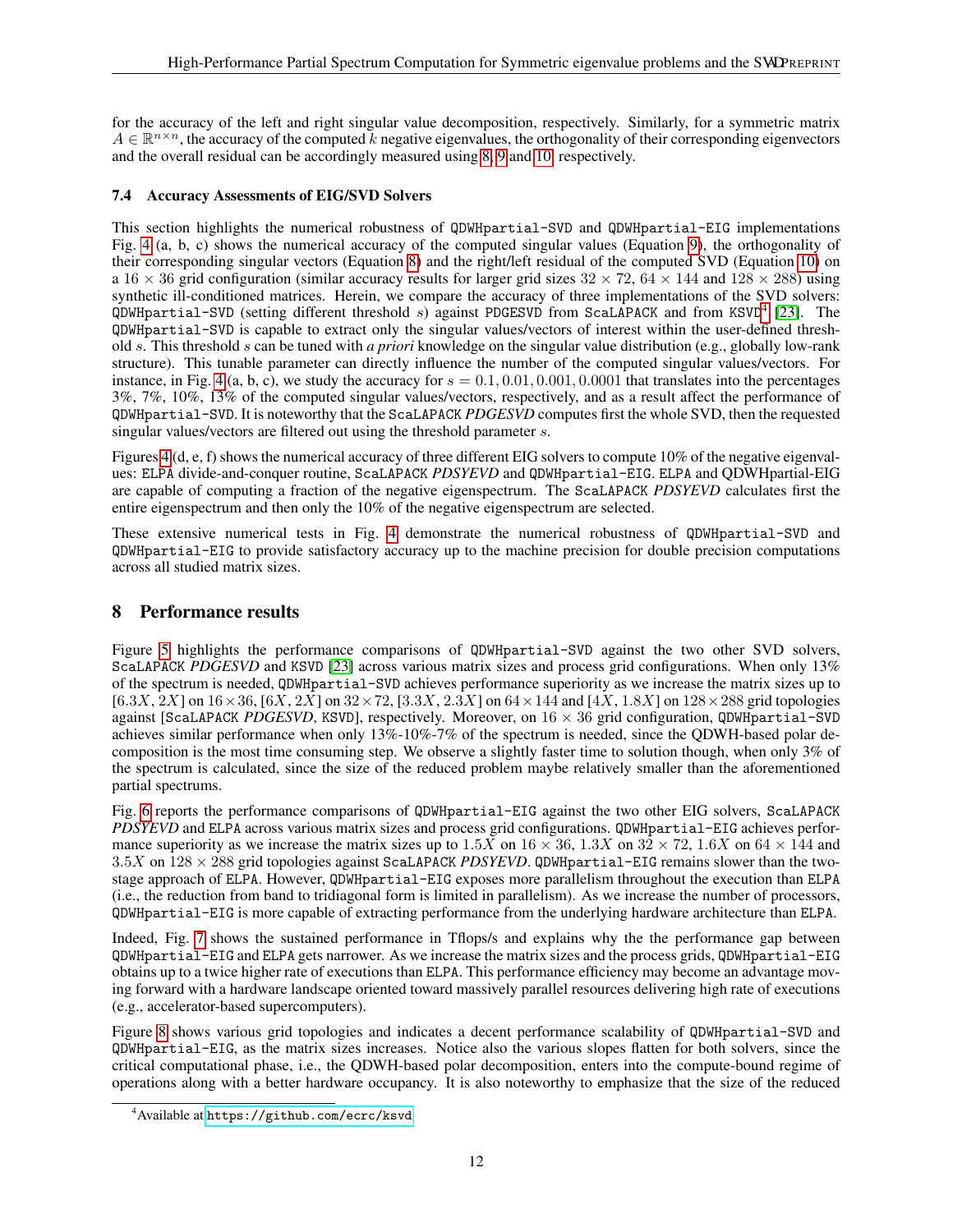<span id="page-12-1"></span>

Figure 4: Assessing the numerical accuracy/robustness using  $16 \times 36$  grid topology: (a-b-c) for SVD solvers and (d-e-f) for EIG solvers

problem may sometimes be higher than the number of eigenvalues or singular values requested. This situation explains why QDWHpartial-EIG is sometimes faster than QDWHpartial-SVD, although their algorithmic complexities are comparable (see Table [1](#page-10-0) in Section [6\)](#page-9-0).

# <span id="page-12-0"></span>9 Summary and future work

This paper introduces a new algorithm for computing a partial spectrum for the dense symmetric EIG and SVD solvers. By relying on QDWH-based polar decomposition, we demonstrate the numerical robustness of QDWHpartial-SVD and QDWHpartial-EIG against their counterpart routines from state-of-the-art open-source (i.e., ELPA and KSVD) and vendor-optimized (i.e., ScaLAPACK from Cray Scientific Library) numerical libraries. While QDWHpartial-SVD outperforms the existing approaches up to  $6X$ , QDWHpartial-EIG shows performance superiority up to  $3.5X$  against the one-stage approach of *PDSYEVD* from ScaLAPACK but remains slower compared to ELPA. We believe that the inherent massively parallel and compute-bound regime of QDWHpartial-EIG may help in narrowing the performance gap observed against ELPA moving forward with hardware rich in concurrency. We plan to further improve our current implementation by using ZOLO-based polar decomposition [\[45\]](#page-16-18). Recent work on leveraging task-based programming model associated with dynamic runtime systems for tackling heterogeneous hardware environment [\[36\]](#page-16-9) may also be considered to further speed up the current implementation on distributed-memory systems equipped with GPU accelerators.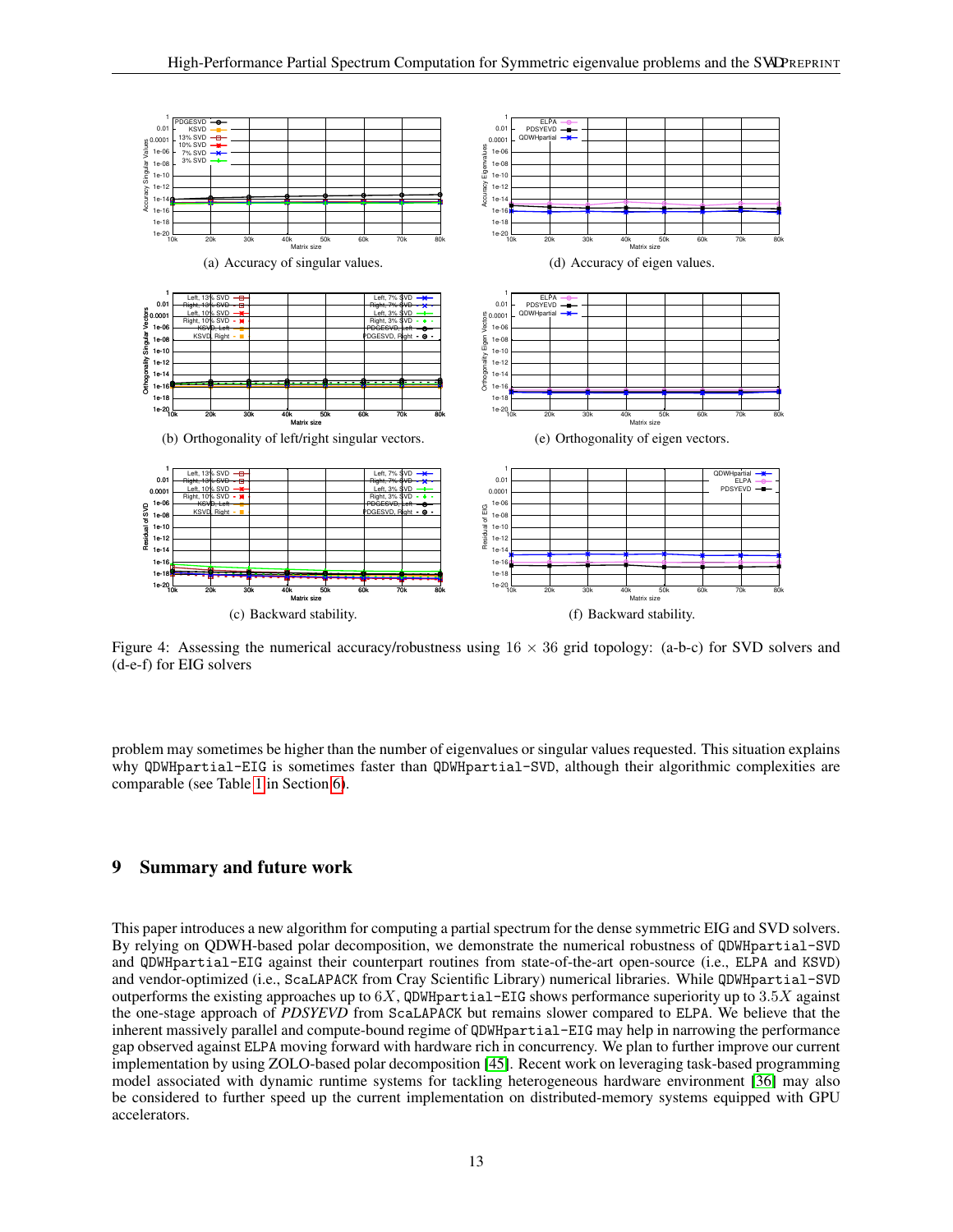

<span id="page-13-0"></span>Figure 5: Performance comparisons in seconds of SVD solvers for various grid topologies.



<span id="page-13-1"></span>Figure 6: Performance comparisons in seconds of EIG solvers for various grid topologies.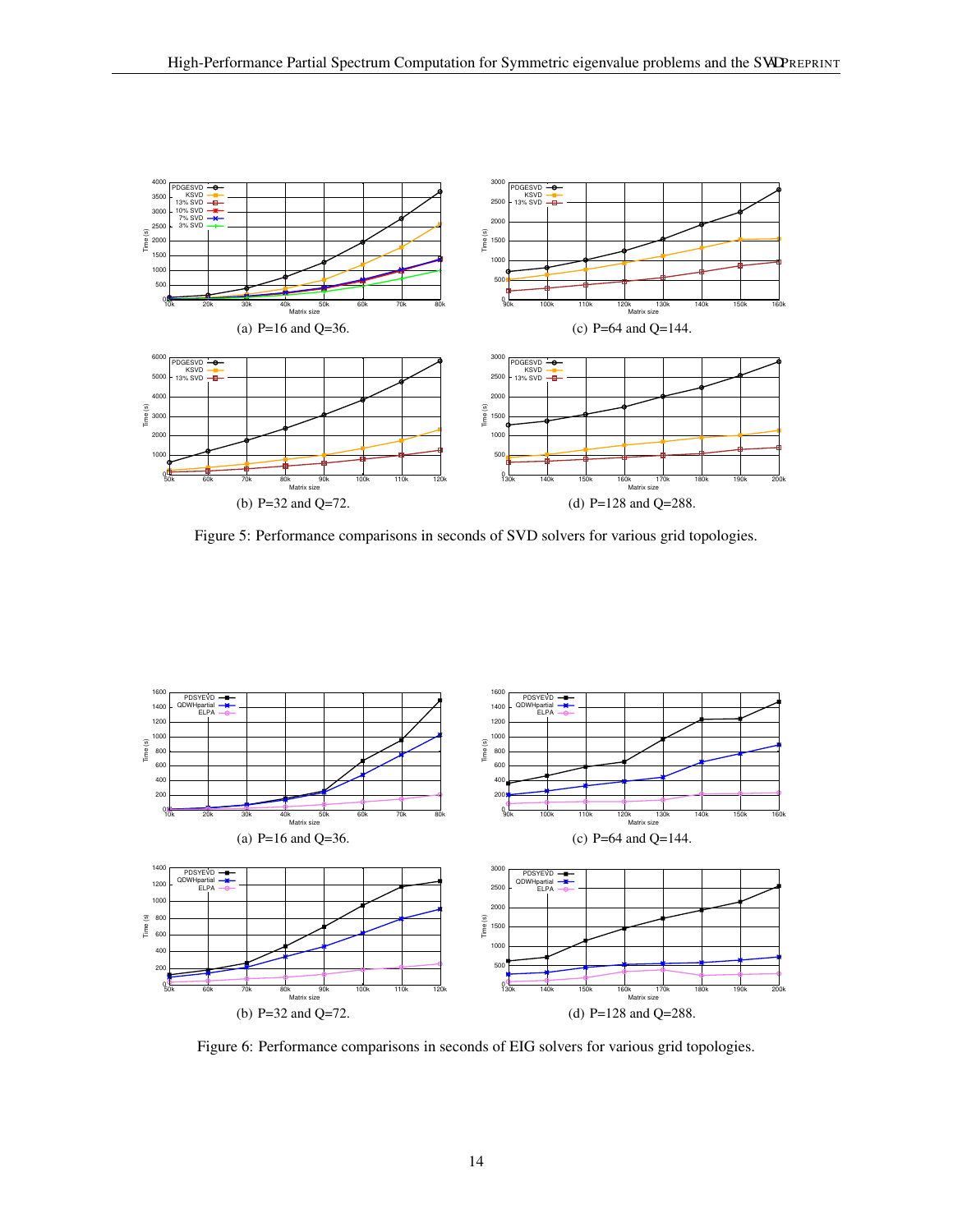

<span id="page-14-8"></span><span id="page-14-7"></span>Figure 7: Performance comparisons in Tflops/s of symmetric EIG solvers for various grid topologies.



Figure 8: Performance scalability of QDWHpartial-SVD and QDWHpartial-EIG for various grid topologies.

# Acknowledgment

The authors would like to thank Cray Inc. and Intel in the context of the Cray Center of Excellence and Intel Parallel Computing Center awarded to ECRC at KAUST. For computer time, this research used *Shaheen-2* supercomputer hosted at the Supercomputing Laboratory at KAUST.

## References

- <span id="page-14-0"></span>[1] Gene H. Golub and C. Reinsch. Singular Value Decomposition and Least Squares Solutions. *Numerische Mathematik*, 14:403–420, 1970.
- <span id="page-14-1"></span>[2] Gene H. Golub and Charles F. Van Loan. *Matrix Computations*. The Johns Hopkins University Press, 4th edition, 2012.
- <span id="page-14-2"></span>[3] Lloyd N. Trefethen and David Bau. *Numerical Linear Algebra*. SIAM, Philadelphia, PA, 1997.
- <span id="page-14-3"></span>[4] Remi Soummer, Laurent Pueyo, and James Larkin. Detection and characterization of exoplanets and disks using ´ projections on karhunen-loève eigenimages. The Astrophysical Journal Letters, 755(2):L28, 2012.
- <span id="page-14-4"></span>[5] Lars Eldén. *Matrix Methods in Data Mining and Pattern Recognition*. Fundamentals of algorithms. Society for Industrial and Applied Mathematics, pub-SIAM:adr, 2007.
- <span id="page-14-5"></span>[6] I. V. Oseledets and E. E. Tyrtyshnikov. Breaking the Curse of Dimensionality, Or How to Use SVD in Many Dimensions. *SIAM J. Sci. Comput.*, 31(5):3744–3759, October 2009.
- <span id="page-14-6"></span>[7] Notker Rösch, Sven Krüger, Vladimir A. Nasluzov, and Alexei V. Matveev. ParaGauss: The Density Functional Program ParaGauss for Complex Systems in Chemistry. In Arndt Bode and Franz Durst, editors, *High*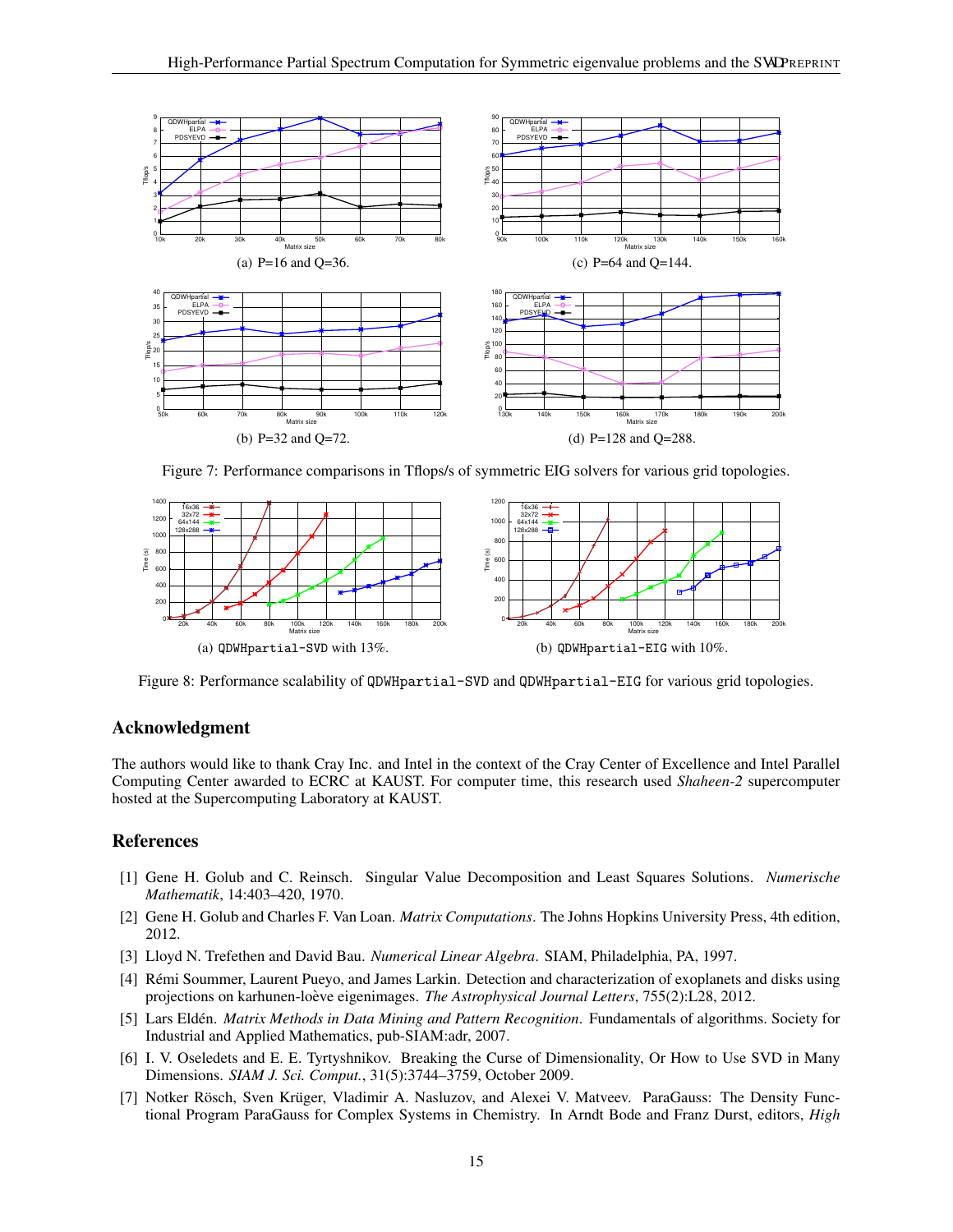*Performance Computing in Science and Engineering, Garching 2004*, pages 285–296, Berlin, Heidelberg, 2005. Springer Berlin Heidelberg.

- <span id="page-15-0"></span>[8] Dr Matt Probert. Electronic Structure: Basic Theory and Practical Methods, by Richard M. Martin. *Contemporary Physics*, 52(1):77–77, 2011.
- <span id="page-15-1"></span>[9] Roger Grimes, Henry Krakauer, John Lewis, Horst Simon, and Su-Hai Wei. The solution of large dense generalized eigenvalue problems on the Cray X-MP/24 with SSD. *Journal of Computational Physics*, 69(2):471 – 481, 1987.
- <span id="page-15-2"></span>[10] Y. Saad, A. Stathopoulos, J. Chelikowsky, K. Wu, and S. Öğüt. Solution of Large Eigenvalue Problems in Electronic Structure Calculations. *BIT Numerical Mathematics*, 36(3):563–578, Sep 1996.
- <span id="page-15-3"></span>[11] Hatem Ltaief, Dalal Sukkari, Oliver Guyon, and David Keyes. Extreme Computing for Extreme Adaptive Optics: The Key to Finding Life Outside Our Solar System. In *Proceedings of the Platform for Advanced Scientific Computing Conference*, PASC'18, pages 1:1–1:10, New York, NY, USA, 2018. ACM.
- <span id="page-15-4"></span>[12] Kadir Akbudak, Hatem Ltaief, Aleksandr Mikhalev, Ali Charara, Aniello Esposito, and David Keyes. Exploiting Data Sparsity for Large-Scale Matrix Computations. In *European Conference on Parallel Processing*, volume 11014. Springer, 2018.
- <span id="page-15-5"></span>[13] Patrick Amestoy, Cleve Ashcraft, Olivier Boiteau, Alfredo Buttari, Jean-Yves L'Excellent, and Clément Weisbecker. Improving Multifrontal Methods by Means of Block Low-Rank Representations. *SIAM Journal on Scientific Computing*, 37(3):A1451–A1474, 2015.
- <span id="page-15-6"></span>[14] Wolfgang Hackbusch. *Hierarchical Matrices: Algorithms and Analysis*, volume 49. Springer, 2015.
- <span id="page-15-7"></span>[15] Edward Anderson, Zhaojun Bai, Christian Heinrich Bischof, Laura Susan Blackford, James Weldon Demmel, Jack J Dongarra, Jeremy J Du Croz, Anne Greenbaum, Sven Hammarling, A McKenney, and Danny C Sorensen. *LAPACK User's Guide*. SIAM, Philadelphia, 3rd edition, 1999.
- <span id="page-15-8"></span>[16] L. Suzan Blackford, J. Choi, Andy Cleary, Eduardo F. D'Azevedo, James W. Demmel, Inderjit S. Dhillon, Jack J. Dongarra, Sven Hammarling, Greg Henry, Antoine Petitet, Ken Stanley, David W. Walker, and R. Clint Whaley. *ScaLAPACK Users' Guide*. Society for Industrial and Applied Mathematics, Philadelphia, 1997.
- <span id="page-15-9"></span>[17] Bruno Lang. Efficient Eigenvalue and Singular Value Computations On Shared Memory Machines. *Parallel Computing*, 25(7):845–860, 1999.
- <span id="page-15-10"></span>[18] Christian H. Bischof, Bruno Lang, and Xiaobai Sun. Algorithm 807: The SBR Toolbox—Software for Successive Band Reduction. *ACM Transactions on Mathematical Software*, 26(4):602–616, 2000.
- <span id="page-15-11"></span>[19] Yuji Nakatsukasa, Zhaojun Bai, and Francois Gygi. Optimizing Halley's Iteration for Computing the Matrix Polar Decomposition. *SIAM Journal on Matrix Analysis and Applications*, pages 2700–2720, 2010.
- <span id="page-15-12"></span>[20] Yuji Nakatsukasa and Nicholas J. Higham. Stable and Efficient Spectral Divide and Conquer Algorithms for the Symmetric Eigenvalue Decomposition and the SVD. *SIAM Journal on Scientific Computing*, 35(3):A1325– A1349, 2013.
- <span id="page-15-13"></span>[21] Dalal Sukkari, Hatem Ltaief, and David E. Keyes. A High Performance QDWH-SVD Solver Using Hardware Accelerators. *ACM Trans. Math. Softw*, 43(1):6:1–6:25, 2016.
- <span id="page-15-14"></span>[22] Dalal Sukkari, Hatem Ltaief, and David E. Keyes. High Performance Polar Decomposition on Distributed Memory Systems. In Pierre-Francois Dutot and Denis Trystram, editors, *Euro-Par 2016: Parallel Processing - 22nd International Conference on Parallel and Distributed Computing, Grenoble, France, August 24-26, 2016, Proceedings*, volume 9833 of *Lecture Notes in Computer Science*, pages 605–616. Springer, 2016.
- <span id="page-15-15"></span>[23] Dalal Sukkari, Hatem Ltaief, Aniello Esposito, and David Keyes. A QDWH-Based SVD Software Framework on Distributed-Memory Manycore Systems. *ACM Trans. Math. Softw.*, 45(2), April 2019.
- <span id="page-15-16"></span>[24] A. Marek, V. Blum, R. Johanni, V. Havu, B. Lang, T. Auckenthaler, A. Heinecke, H.J. Bungartz, and H. Lederer. The ELPA Library: Scalable Parallel Eigenvalue Solutions for Electronic Structure Theory and Computational Science. *J Phys Condens Matter*, 26(21), 2014.
- <span id="page-15-17"></span>[25] Piotr Luszczek, Hatem Ltaief, and Jack Dongarra. Two-Stage Tridiagonal Reduction for Dense Symmetric Matrices using Tile Algorithms on Multicore Architectures. In *Proceedings of IPDPS 2011*, Anchorage, AK USA, 2011. ACM.
- <span id="page-15-18"></span>[26] Azzam Haidar, Hatem Ltaief, and Jack Dongarra. Parallel Reduction to Condensed Forms for Symmetric Eigenvalue Problems Using Aggregated Fine-grained And Memory-aware Kernels. In *Proceedings of SC'11 Conference on High Performance Computing Networking, Storage and Analysis*, page 8, Seattle, WA, USA, November 2011. ACM SIGARCH/IEEE Computer Society.